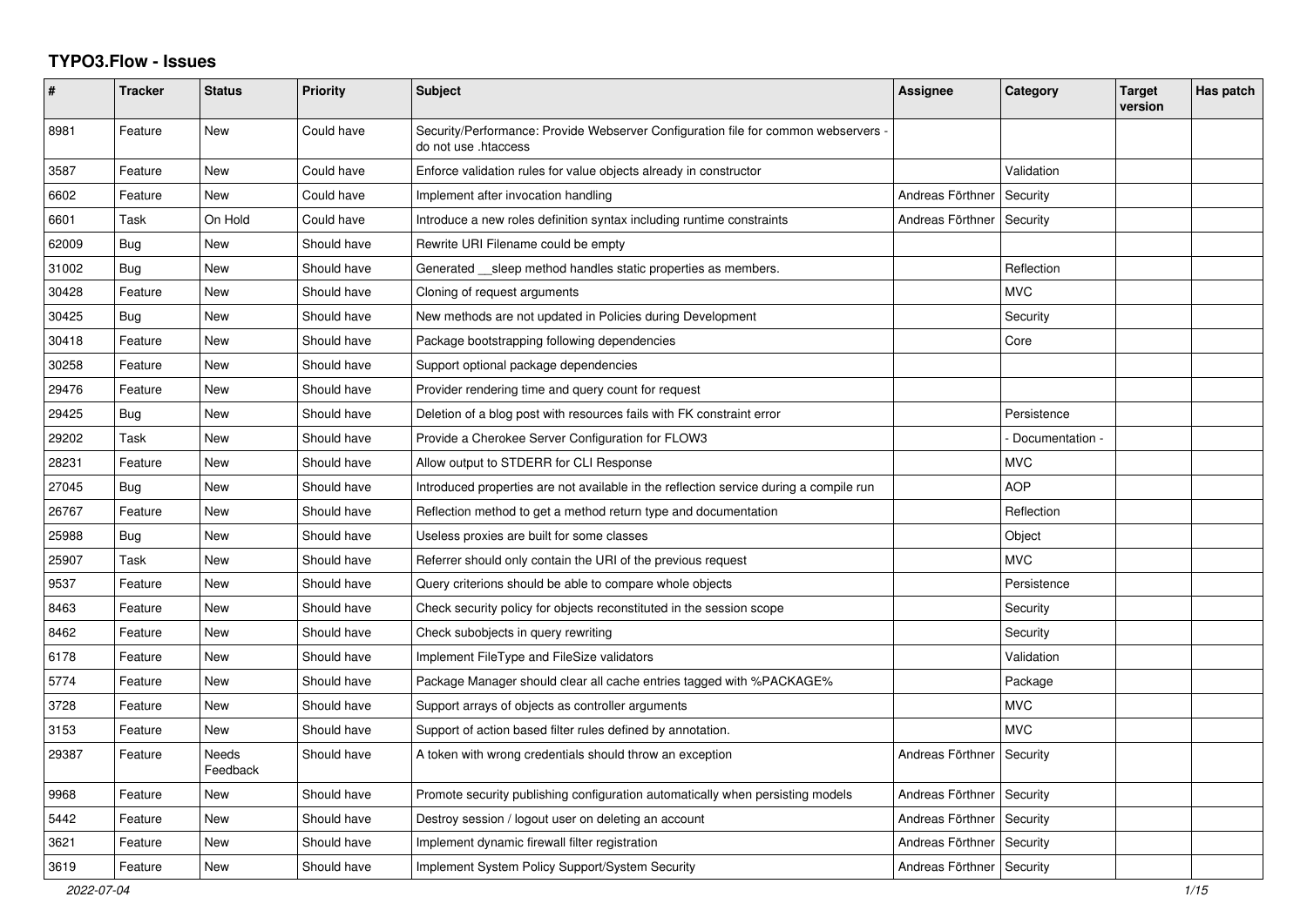| #     | Tracker    | <b>Status</b>       | <b>Priority</b> | <b>Subject</b>                                                                                                                                          | Assignee              | Category                         | <b>Target</b><br>version | Has patch |
|-------|------------|---------------------|-----------------|---------------------------------------------------------------------------------------------------------------------------------------------------------|-----------------------|----------------------------------|--------------------------|-----------|
| 45100 | Feature    | <b>Under Review</b> | Should have     | RequestDispatchingAspect should check if entry point can handle current request                                                                         | Christopher<br>Hlubek |                                  |                          |           |
| 1856  | Feature    | New                 | Should have     | The Package Manager checks dependencies between packages on each activation /<br>deactivation                                                           | Christopher<br>Hlubek | Package                          |                          |           |
| 4146  | Feature    | Accepted            | Should have     | Support typed parameters for validation                                                                                                                 | Karsten<br>Dambekalns | Validation                       |                          |           |
| 6712  | Feature    | Accepted            | Should have     | Implement mixin support                                                                                                                                 | Robert Lemke          | <b>AOP</b>                       |                          |           |
| 3588  | Feature    | Accepted            | Should have     | Support value objects in the Object Factory                                                                                                             | Robert Lemke          | Object                           |                          |           |
| 3312  | Feature    | Needs<br>Feedback   | Should have     | Allow for easy logging by annotations                                                                                                                   | Robert Lemke          | Log                              |                          |           |
| 3306  | Feature    | Accepted            | Should have     | Flush routes cache automatically on class file modifications                                                                                            | Robert Lemke          | <b>MVC</b>                       |                          |           |
| 890   | Feature    | New                 | Should have     | Add priority for advice chains                                                                                                                          | <b>Robert Lemke</b>   | <b>AOP</b>                       |                          |           |
| 30424 | <b>Bug</b> | New                 | Must have       | Forward object arguments with changes                                                                                                                   |                       | <b>MVC</b>                       |                          |           |
| 29405 | <b>Bug</b> | New                 | Must have       | When storing a new entity inside the session, it will be fully serialized instead of just<br>the reference being stored                                 |                       | Session                          |                          |           |
| 10678 | <b>Bug</b> | New                 | Must have       | ReflectionService doesn't reflect methods of child classes correctly when they get<br>reflected before their parent class in the initialization process |                       | Reflection                       |                          |           |
| 3755  | Task       | New                 | Must have       | Concurrency stress testing and cache mechanism                                                                                                          |                       | - Testing -                      |                          |           |
| 3580  | Feature    | New                 | Must have       | Create an administration panel for the FLOW3 Development context                                                                                        |                       | <b>MVC</b>                       |                          |           |
| 1785  | Feature    | New                 | Must have       | Automatic garbage collection for expired cache entries                                                                                                  |                       | Cache                            |                          |           |
| 6603  | Feature    | New                 | Must have       | Provide a policy management API                                                                                                                         | Andreas Förthnei      | Security                         |                          |           |
| 56639 | Feature    | New                 | Must have       | Implement "getPrivateStorageUriByResource()" for recieving (image-) file URIs                                                                           | Robert Lemke          |                                  | 2.x                      |           |
| 2974  | <b>Bug</b> | New                 | Must have       | Aspect / Proxy Cache is not emptied automatically if an interface used for introduction<br>was modified                                                 | Robert Lemke          | <b>AOP</b>                       |                          |           |
| 59140 | <b>Bug</b> | New                 | -- undefined -- | TYPO3\Flow\Error\Exception thrown in file ErrorHandler.php                                                                                              |                       | <b>Error Handler</b><br>Report - |                          | <b>No</b> |
| 54381 | <b>Bug</b> | New                 | -- undefined -- | TYPO3\Flow\Core\Booting\Exception\SubProcessException thrown in file Scripts.php                                                                        |                       | - Error Handler<br>Report -      |                          | No.       |
| 53851 | Bug        | New                 | -- undefined -- | TYPO3\Flow\Core\Booting\Exception\SubProcessException thrown in file Scripts.php                                                                        |                       | - Error Handler<br>Report -      |                          | <b>No</b> |
| 51704 | Bug        | New                 | -- undefined -- | TYPO3\Flow\Error\Exception thrown in file ErrorHandler.php                                                                                              |                       | Error Handler<br>Report -        |                          | No        |
| 51489 | Bug        | New                 | -- undefined -- | Doctrine\Common\Annotations\AnnotationException thrown in file<br>AnnotationException.php                                                               |                       | Annotations                      |                          | No        |
| 49801 | Bug        | New                 | -- undefined -- | TYPO3\Flow\Security\Exception\AccessDeniedException thrown in file<br>TYPO3_Flow_Security_Authorization_AccessDecisionVoterManager.php                  |                       | - Error Handler<br>Report -      |                          | No        |
| 64842 | Feature    | New                 | Could have      | Validation of Property should also happen before Property Mapping.                                                                                      |                       |                                  |                          | No        |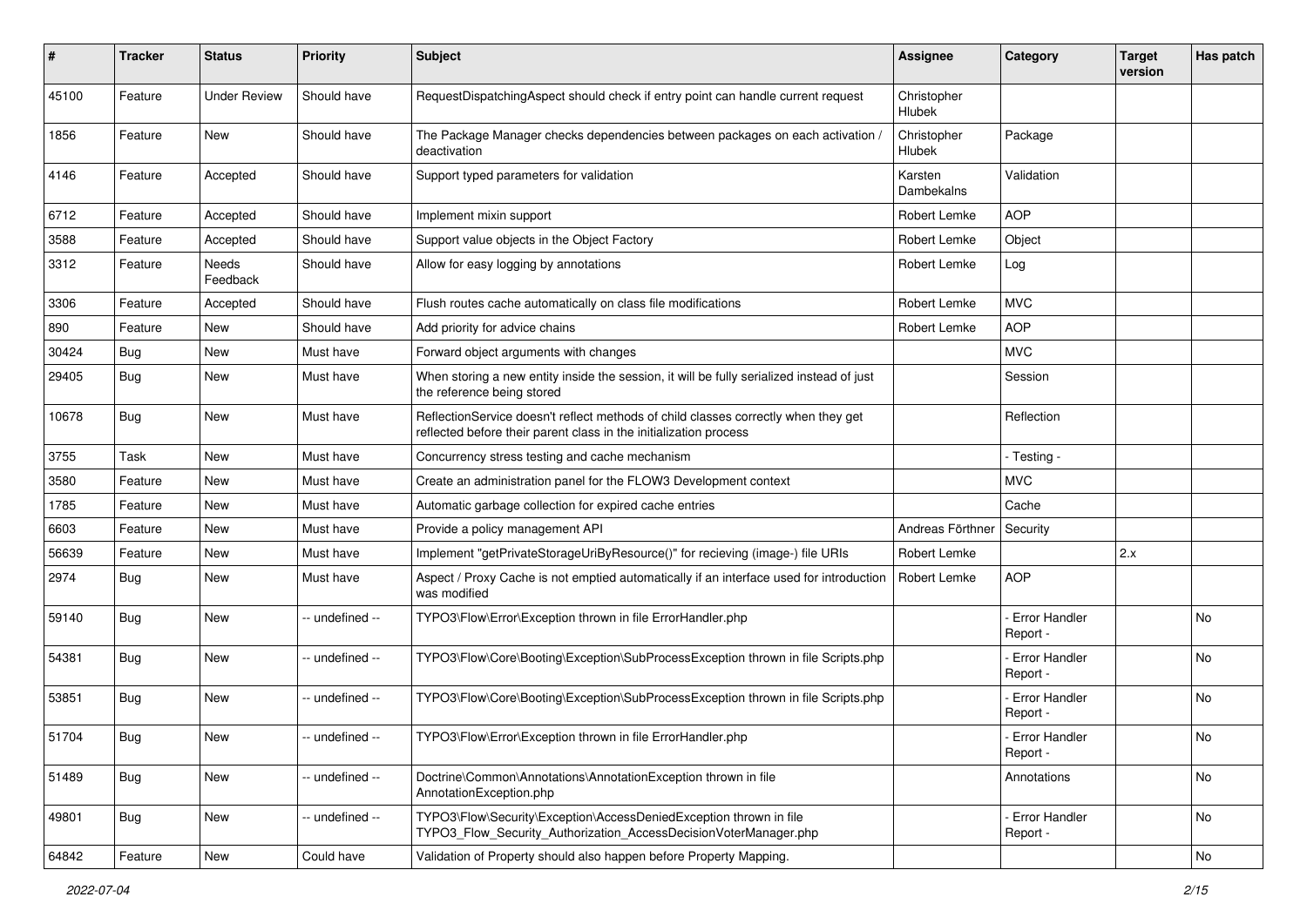| #     | <b>Tracker</b> | <b>Status</b>            | <b>Priority</b> | <b>Subject</b>                                                                  | <b>Assignee</b>  | Category                         | <b>Target</b><br>version | Has patch      |
|-------|----------------|--------------------------|-----------------|---------------------------------------------------------------------------------|------------------|----------------------------------|--------------------------|----------------|
| 55953 | Task           | <b>New</b>               | Could have      | Repair and streamline ValueObject support                                       |                  | Persistence                      |                          | N <sub>o</sub> |
| 55719 | Feature        | New                      | Could have      | Support additional Resource Folders                                             |                  |                                  |                          | No             |
| 52185 | Bug            | New                      | Could have      | PositionalArraySorter should detect recursive dependencies                      |                  | Utility                          |                          | No             |
| 52005 | <b>Bug</b>     | <b>New</b>               | Could have      | TYPO3\Flow\Error\Exception thrown in file ErrorHandler.php                      |                  | <b>Error Handler</b><br>Report - |                          | <b>No</b>      |
| 50869 | Bug            | New                      | Could have      | key() invoked on object                                                         |                  |                                  |                          | No             |
| 50342 | <b>Bug</b>     | <b>New</b>               | Could have      | PropertyMapper: Use of interface method before implementation check             |                  |                                  |                          | No.            |
| 50262 | Feature        | New                      | Could have      | Add Keywords to composer Json                                                   |                  | Package                          |                          | No             |
| 49039 | Feature        | New                      | Could have      | RFC: Use PSR-3 logger interface in Flow                                         |                  | Log                              |                          | No             |
| 48409 | Feature        | <b>New</b>               | Could have      | Introduce new Annotation "Slot" for wiring signal and slots                     |                  | SignalSlot                       |                          | No             |
| 47404 | Feature        | <b>New</b>               | Could have      | Add getters and setters methods for introduced properties                       |                  | <b>AOP</b>                       |                          | No             |
| 46050 | Feature        | New                      | Could have      | To decouple log file writing at Logger->logException                            |                  | Log                              |                          | No             |
| 45640 | Bug            | New                      | Could have      | Every relation is set to cascade=all if the related entity is no aggregate root |                  | Persistence                      |                          | No             |
| 45611 | Bug            | New                      | Could have      | Destruction of session after logout should be configurable                      |                  | Security                         |                          | No             |
| 45386 | Bug            | New                      | Could have      | Package::buildArrayOfClassFiles tries to determine class names from file paths  |                  |                                  |                          | No.            |
| 40418 | Feature        | <b>Needs</b><br>Feedback | Could have      | Add an option to flow3:cache:flush thats keeps user sessions active             |                  | Session                          |                          | No.            |
| 39788 | Feature        | <b>New</b>               | Could have      | RFC: Repository based NotExistsValidator                                        |                  | Validation                       |                          | No.            |
| 38222 | Feature        | <b>New</b>               | Could have      | Step execution signals with concrete name                                       |                  | Core                             |                          | N <sub>o</sub> |
| 37831 | Task           | New                      | Could have      | Evaluate using PHP 5.4's internal web server for Functional Testing             |                  | - Testing -                      |                          | No             |
| 35388 | Feature        | <b>New</b>               | Could have      | Use the current package as default for translations within controllers          |                  | 118n                             |                          | No.            |
| 34133 | Feature        | New                      | Could have      | RFC: Handle Semicolons in Path part of URIs as Scoped Path Parameters           |                  | Property                         |                          | No             |
| 33049 | Feature        | <b>New</b>               | Could have      | Allow configuration of context without environment variable (needed for IIS)    |                  | Core                             |                          | No             |
| 31484 | Feature        | Needs<br>Feedback        | Could have      | possibility to modify inner workings of proxy class builder                     |                  |                                  |                          | No             |
| 31339 | Task           | On Hold                  | Could have      | Search                                                                          |                  | Documentation -                  |                          | No             |
| 27561 | Task           | Accepted                 | Could have      | Complete documentation                                                          |                  | Documentation -                  |                          | No             |
| 49025 | Task           | <b>Under Review</b>      | Could have      | Dynamic locale detection / determination                                        | Adrian Föder     | 118n                             | 2.1                      | N <sub>o</sub> |
| 45851 | Feature        | Needs<br>Feedback        | Could have      | Allow referencing environment variables in Settings yaml                        | Adrian Föder     |                                  |                          | No             |
| 47339 | Feature        | <b>Needs</b><br>Feedback | Could have      | Allow RequestHandlers to get the current Request injected                       | Alexander Berl   | Http                             |                          | <b>No</b>      |
| 8923  | Task           | <b>Under Review</b>      | Could have      | Provide a Nginx Server Configuration for FLOW3                                  | Christian Müller | - Documentation -                | 1.1.1                    | No             |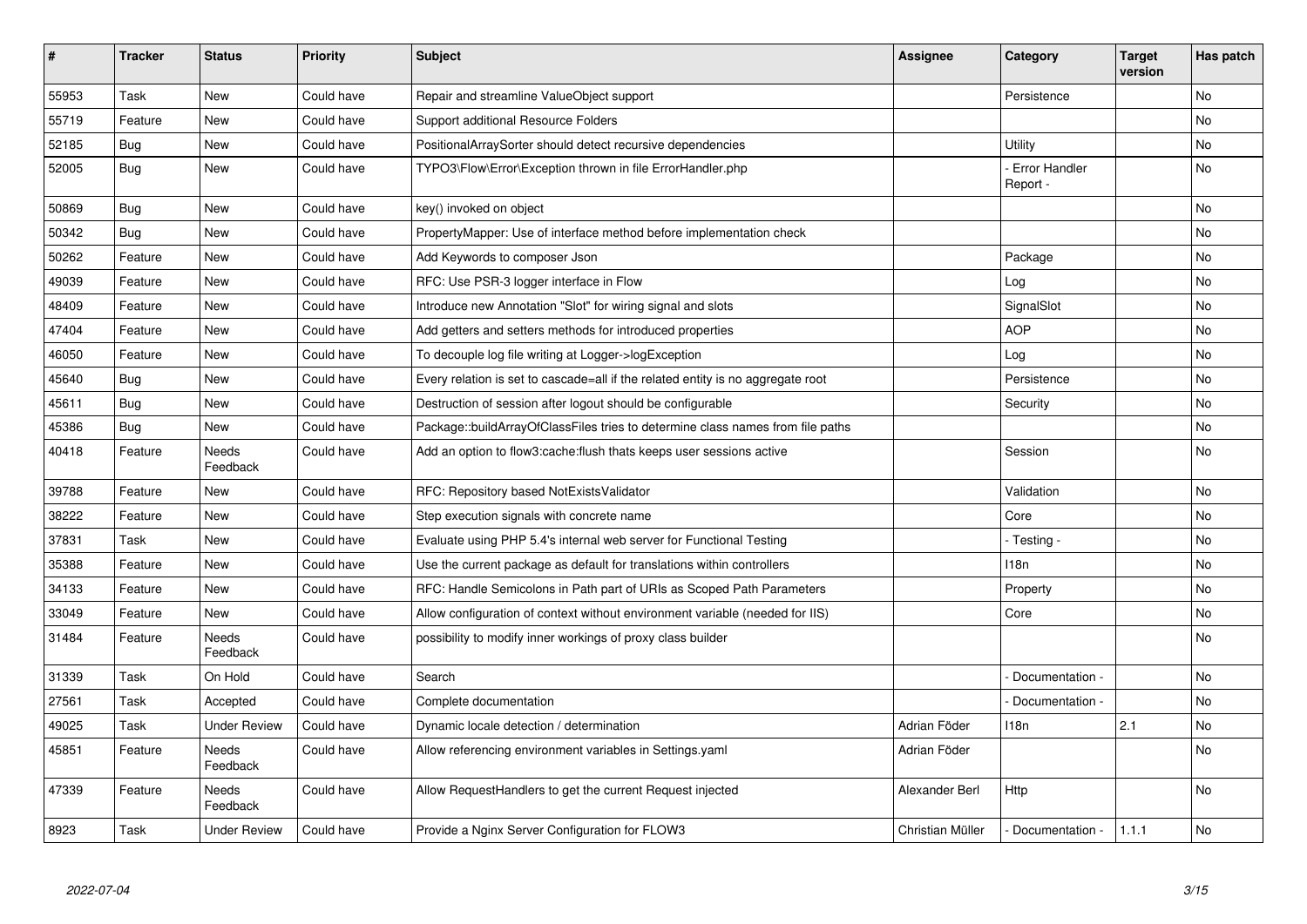| #     | <b>Tracker</b>   | <b>Status</b>       | <b>Priority</b> | <b>Subject</b>                                                                                      | <b>Assignee</b>        | Category                         | <b>Target</b><br>version | Has patch |
|-------|------------------|---------------------|-----------------|-----------------------------------------------------------------------------------------------------|------------------------|----------------------------------|--------------------------|-----------|
| 55793 | Feature          | <b>Under Review</b> | Could have      | Add Support for groupBy                                                                             | Kerstin<br>Huppenbauer | Persistence                      |                          | <b>No</b> |
| 37885 | Feature          | New                 | Could have      | Add CLI to show the object-configuration for a FLOW3 object-name                                    | <b>Martin Ficzel</b>   | Cli                              |                          | No        |
| 62740 | Bug              | <b>New</b>          | Should have     | Add check on literal in TypeHandlingUtility::isCollectionType                                       |                        | Utility                          |                          | No        |
| 62292 | Major<br>Feature | New                 | Should have     | Support for entity translation                                                                      |                        | 118n                             | 2.x                      | No        |
| 61043 | Task             | New                 | Should have     | Rename ClassSchema to ModelSchema                                                                   |                        | Reflection                       |                          | No        |
| 60095 | Feature          | <b>Under Review</b> | Should have     | LockManager's LockHoldingStackPage should be configurable                                           |                        | Configuration                    |                          | No        |
| 59747 | <b>Bug</b>       | New                 | Should have     | TYPO3\Flow\Error\Exception thrown in file ErrorHandler.php                                          |                        |                                  |                          | No        |
| 59442 | <b>Bug</b>       | <b>Under Review</b> | Should have     | Composite primary keys including foreign entity don't work                                          |                        | Persistence                      |                          | No        |
| 59366 | <b>Bug</b>       | <b>Under Review</b> | Should have     | fix* lifecycle callbacks should not be registered for unproxied entities                            |                        | Persistence                      |                          | No        |
| 59357 | <b>Bug</b>       | New                 | Should have     | Using the PackageManager directly instead of the Interface results in unexpected<br>behavior        |                        |                                  |                          | No        |
| 59322 | Bug              | <b>New</b>          | Should have     | Mssing field exception should show missing migrations as well                                       |                        | Persistence                      |                          | <b>No</b> |
| 59244 | Feature          | New                 | Should have     | Message or Container needs context                                                                  |                        |                                  |                          | No        |
| 59084 | Bug              | New                 | Should have     | if 403 Exception show reason                                                                        |                        |                                  |                          | No        |
| 59049 | Bug              | New                 | Should have     | TYPO3\Flow\Error\Exception thrown in file ErrorHandler.php                                          |                        | <b>Error Handler</b><br>Report - |                          | No        |
| 59023 | Bug              | New                 | Should have     | BooleanConverter should not convert empty values to boolean                                         |                        | Property                         |                          | No        |
| 58996 | Bug              | <b>New</b>          | Should have     | ResourceManager adding to persistence                                                               |                        |                                  |                          | No        |
| 58927 | Bug              | New                 | Should have     | Overlapping ressouce definitions in Policy.yaml resolved incorrectly                                |                        | Security                         | 2.1                      | No        |
| 58852 | Bug              | New                 | Should have     | TYPO3\Flow\Security\Exception\AccessDeniedException should clarify which action<br>fails to execute |                        | Security                         |                          | <b>No</b> |
| 58744 | Bug              | <b>New</b>          | Should have     | Can not split configuration in settings.yaml                                                        |                        |                                  |                          | <b>No</b> |
| 58579 | Feature          | New                 | Should have     | Adding own environment constants to Flow                                                            |                        |                                  | 2.x                      | No        |
| 58408 | Task             | New                 | Should have     | Disable manualy persisting                                                                          |                        |                                  |                          | No        |
| 58184 | Major<br>Feature | New                 | Should have     | HTTP request argument building for different use cases                                              |                        | Http                             |                          | No        |
| 58153 | Bug              | New                 | Should have     | Session - Scope, Property with interface annotation fails at wakeup                                 |                        | <b>AOP</b>                       | 2.1                      | No        |
| 57972 | <b>Bug</b>       | New                 | Should have     | Missing @ManyToOne in example for resource                                                          |                        | Documentation -                  |                          | No        |
| 57815 | Bug              | New                 | Should have     | Invalid resources are saved in the persistent resources folder                                      |                        | Resource                         |                          | No        |
| 57796 | Bug              | New                 | Should have     | XLIFF Fails if $id == node data$                                                                    |                        |                                  |                          | No        |
| 57763 | Feature          | New                 | Should have     | Allow controller / package / action as params in<br>\TYPO3\Fluid\ViewHelpers\Form\ButtonViewHelper  |                        |                                  |                          | No        |
| 57450 | Bug              | New                 | Should have     | International E-Mail addresses (umlauts, etc.) are not validated correctly                          |                        | Validation                       |                          | No        |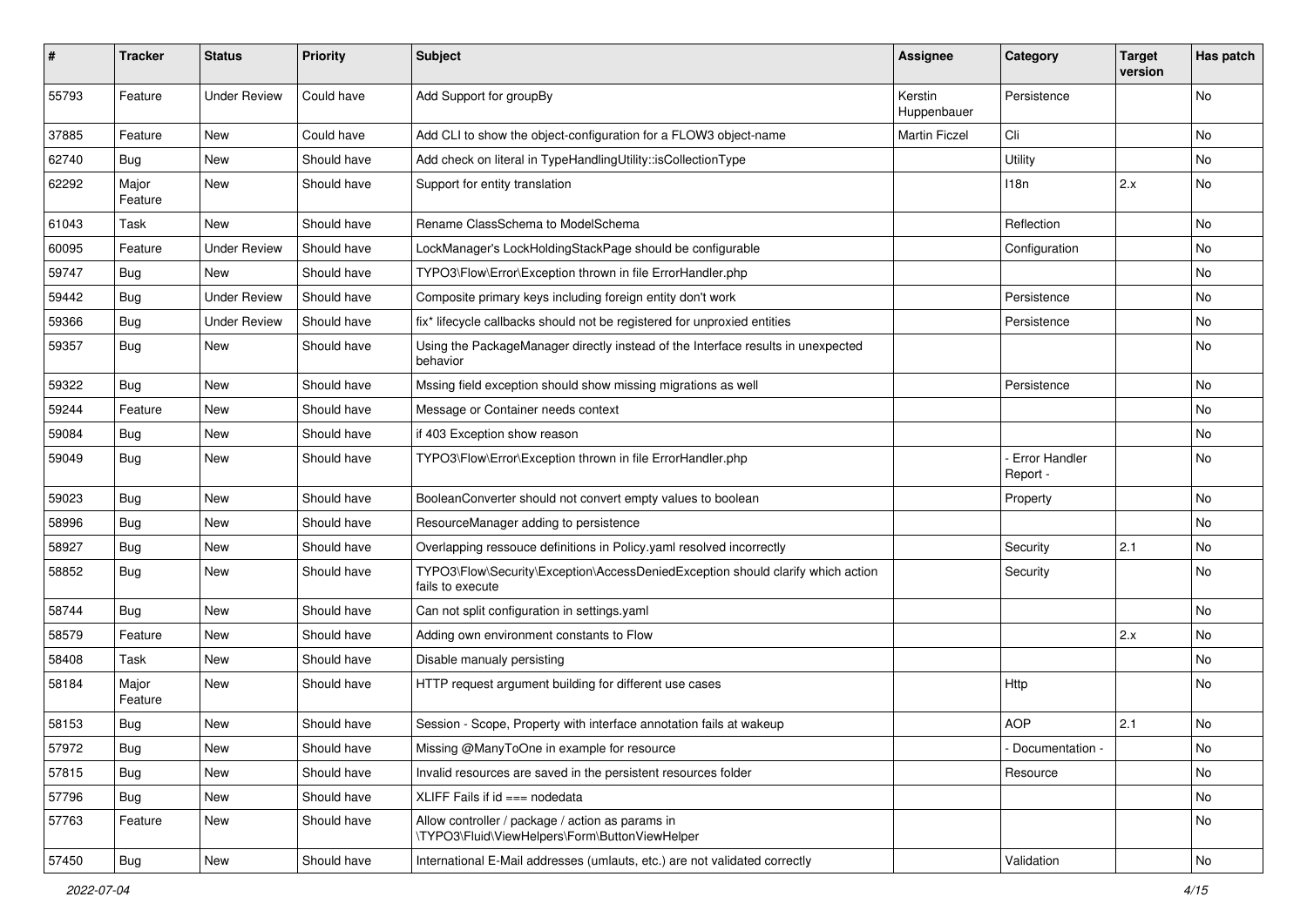| #     | <b>Tracker</b>   | <b>Status</b>       | <b>Priority</b> | <b>Subject</b>                                                                                                       | Assignee | Category    | <b>Target</b><br>version | Has patch |
|-------|------------------|---------------------|-----------------|----------------------------------------------------------------------------------------------------------------------|----------|-------------|--------------------------|-----------|
| 57437 | Bug              | <b>New</b>          | Should have     | Composer package replacement is not supported                                                                        |          | Package     |                          | No        |
| 57374 | Bug              | New                 | Should have     | Persisted entities saved in session are not resolved                                                                 |          | Session     | 2.x                      | No        |
| 56916 | Feature          | New                 | Should have     | Support PATCH request method as of RFC5789                                                                           |          | <b>Http</b> |                          | No        |
| 56602 | Major<br>Feature | New                 | Should have     | Handling Of Multi Identity Entities                                                                                  |          | Persistence |                          | No        |
| 56573 | Bug              | <b>New</b>          | Should have     | Converting by Flow\Identity                                                                                          |          | Persistence |                          | No        |
| 56556 | Feature          | New                 | Should have     | support has Property and is Property                                                                                 |          |             |                          | No        |
| 56486 | Feature          | <b>New</b>          | Should have     | Optimize the ObjectManager for performance                                                                           |          |             |                          | No        |
| 56107 | Bug              | <b>New</b>          | Should have     | Property mapping configuration only supports one wildcard at a time                                                  |          | Property    |                          | No        |
| 56036 | Feature          | New                 | Should have     | Optimize autoloading                                                                                                 |          |             |                          | No        |
| 55958 | Task             | New                 | Should have     | RFC: Use PHP 5.4 closure features for direct ObjectAccess                                                            |          |             |                          | No.       |
| 55957 | Task             | New                 | Should have     | RFC: Optimize AOP proxies                                                                                            |          | <b>AOP</b>  |                          | No        |
| 55954 | Bug              | New                 | Should have     | Associations to ValueObjects should not be cascade all'd                                                             |          |             |                          | No        |
| 55831 | Feature          | <b>New</b>          | Should have     | Different scenarios for session settings                                                                             |          |             |                          | No        |
| 55199 | Feature          | New                 | Should have     | Avoid Buffering of Shell output                                                                                      |          | Cli         |                          | No        |
| 54744 | Bug              | New                 | Should have     | System.log contains many NOTICE Flow The argument "workspace" declared in<br>pointcut does not exist in method TYPO3 |          | Log         |                          | No        |
| 54589 | Bug              | New                 | Should have     | Role parent is not removed from roles MM table                                                                       |          | Security    |                          | No        |
| 54458 | Bug              | New                 | Should have     | Missing Version Number in packages                                                                                   |          | Package     |                          | No.       |
| 54446 | Bug              | New                 | Should have     | Cache filebackend 'include_once'                                                                                     |          | Cache       |                          | No        |
| 54037 | Feature          | <b>Under Review</b> | Should have     | JsonView accepts encoding options                                                                                    |          | <b>MVC</b>  |                          | No        |
| 53620 | Bug              | <b>New</b>          | Should have     | Move Classes/TYPO3/Flow/Composer to own Package                                                                      |          | Package     |                          | No        |
| 53533 | Bug              | New                 | Should have     | Class reflection assumes reverse PSR-0, can lead to fail in autoloader                                               |          | Reflection  |                          | No        |
| 53224 | Bug              | New                 | Should have     | Constructor in subclass breaks call chain leading to missing identifier / uuid                                       |          | Object      |                          | No        |
| 53177 | Feature          | New                 | Should have     | entity resource policy value support for `this`                                                                      |          | Security    |                          | No        |
| 52945 | Bug              | New                 | Should have     | Excluded classes should only be excluded from reflection but still autoloaded                                        |          |             |                          | No        |
| 52909 | Bug              | New                 | Should have     | Class Loader fallback to non-proxy hides fatal errors                                                                |          | Core        |                          | No        |
| 52590 | Feature          | <b>New</b>          | Should have     | Provide a way to get the Doctrine QueryBuilder                                                                       |          |             |                          | No        |
| 52430 | Bug              | New                 | Should have     | Cannot convert from UUID to auto-increment ID                                                                        |          |             |                          | No        |
| 52014 | Bug              | New                 | Should have     | Migration makes fields NOT NULL even though not true                                                                 |          | Persistence |                          | No        |
| 51847 | Bug              | New                 | Should have     | Overiding controller actions with other required parameter sets results in fatal error.                              |          | Reflection  | 2.x                      | No        |
| 51763 | Bug              | New                 | Should have     | HttpRequest always returns content of the current request                                                            |          | Http        |                          | No        |
| 51676 | Feature          | <b>Under Review</b> | Should have     | Support of symlinks for Resources                                                                                    |          | Resource    |                          | No        |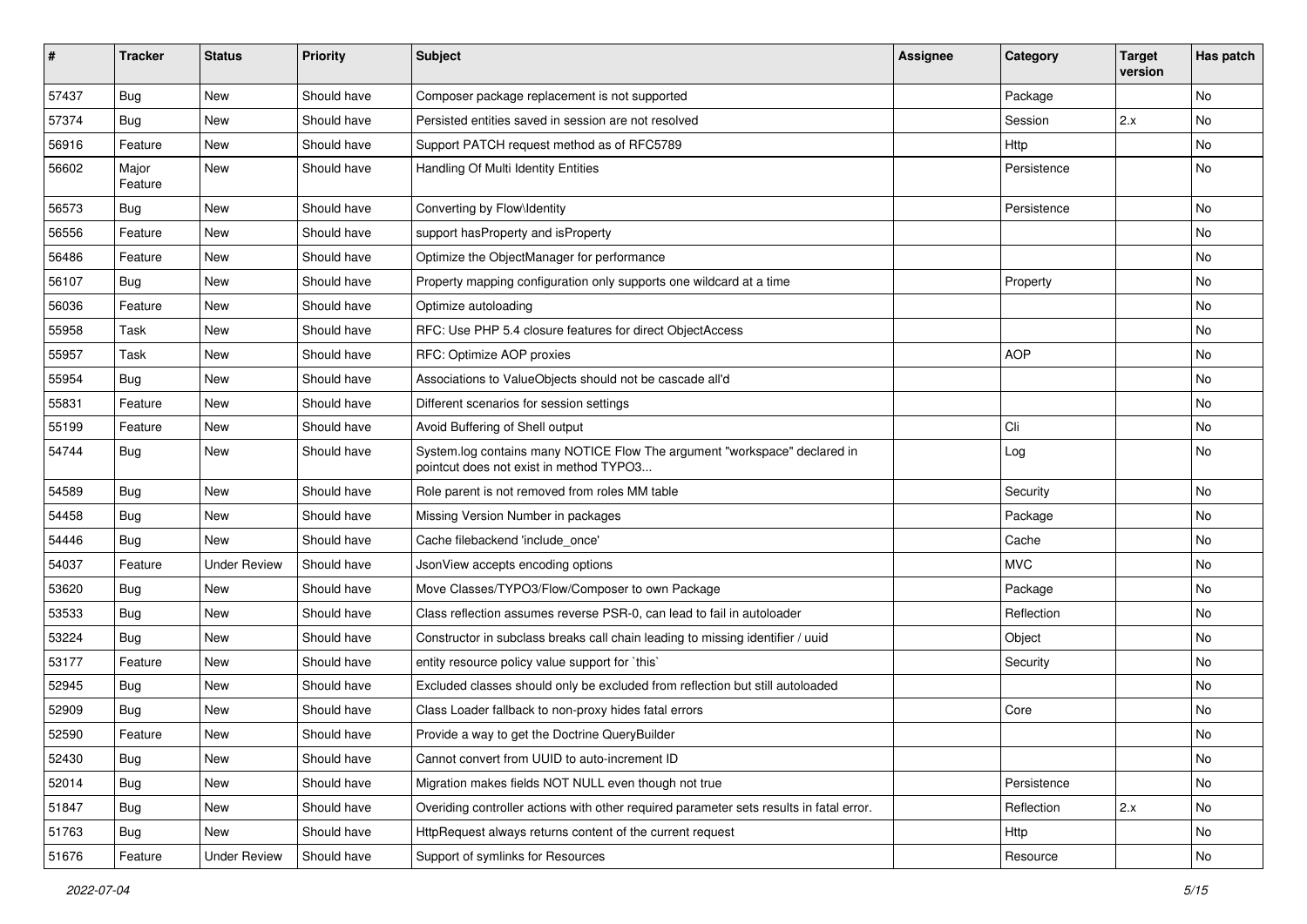| ∦     | <b>Tracker</b> | <b>Status</b>            | <b>Priority</b> | Subject                                                                                               | <b>Assignee</b> | Category                         | <b>Target</b><br>version | Has patch |
|-------|----------------|--------------------------|-----------------|-------------------------------------------------------------------------------------------------------|-----------------|----------------------------------|--------------------------|-----------|
| 51530 | Task           | New                      | Should have     | Improve speed of Files::readDirectoryRecursively using RecursiveDirectoryIterator?                    |                 |                                  |                          | <b>No</b> |
| 51459 | Feature        | <b>New</b>               | Should have     | Allow catching of particular exceptions on property mapping                                           |                 | <b>MVC</b>                       |                          | No        |
| 51312 | <b>Bug</b>     | New                      | Should have     | Default php error handler generates warning (when loading<br>TYPO3\Flow\Error\Exception class)        |                 | Core                             | 2.0                      | No        |
| 51286 | Task           | <b>New</b>               | Should have     | Custom error views should introduce a controller context somehow                                      |                 |                                  |                          | <b>No</b> |
| 51188 | <b>Bug</b>     | <b>New</b>               | Should have     | Doctrine does not respect AOP-injected properties                                                     |                 | Persistence                      |                          | <b>No</b> |
| 50901 | Feature        | New                      | Should have     | @IgnoreValidation also for class fields                                                               |                 | Validation                       |                          | No        |
| 50382 | Task           | New                      | Should have     | Impossible to use arguments in CLI that are added by overriding<br>initializeCommandMethodArguments() |                 | Command                          |                          | <b>No</b> |
| 49780 | Bug            | <b>New</b>               | Should have     | Roles are not synchronized                                                                            |                 | Security                         |                          | <b>No</b> |
| 49372 | <b>Bug</b>     | New                      | Should have     | ObjectConverter ignores implemented interface when mapping subtype                                    |                 |                                  |                          | No        |
| 49050 | Feature        | <b>New</b>               | Should have     | Allow Subqueries in QueryInterface                                                                    |                 | Persistence                      |                          | <b>No</b> |
| 49011 | <b>Bug</b>     | <b>Under Review</b>      | Should have     | Support executing TYPO3. Flow inside a PHAR                                                           |                 |                                  |                          | No        |
| 48873 | <b>Bug</b>     | New                      | Should have     | Error when calling resourceManager->deleteResource on unpublished Resource                            |                 | <b>Error Handler</b><br>Report - |                          | <b>No</b> |
| 48862 | Feature        | New                      | Should have     | Possibility to exclude package from file monitoring                                                   |                 | Monitor                          |                          | <b>No</b> |
| 48657 | Feature        | <b>Under Review</b>      | Should have     | support HTTP_RANGE                                                                                    |                 |                                  |                          | No        |
| 48430 | <b>Bug</b>     | <b>New</b>               | Should have     | Default validator-messages are not correctly formatted                                                |                 |                                  |                          | No        |
| 48429 | <b>Bug</b>     | New                      | Should have     | Remove- and update-actions on repository are not persisted                                            |                 |                                  |                          | No        |
| 48296 | Task           | <b>Needs</b><br>Feedback | Should have     | Missing method in ExceptionHandlerInterface                                                           |                 |                                  |                          | No        |
| 47951 | Feature        | New                      | Should have     | Warn if persistence stack is not empty at the end of a get-request                                    |                 | Persistence                      |                          | No        |
| 47950 | <b>Bug</b>     | New                      | Should have     | import of remote resources                                                                            |                 | Resource                         | 2.0.1                    | No        |
| 47487 | <b>Bug</b>     | New                      | Should have     | Functional test classes in package without classes are not compiled                                   |                 | Core                             | 2.0.1                    | <b>No</b> |
| 47456 | Feature        | New                      | Should have     | ManyToOne and OneToOne Relations of Objects passed as Action Argument are<br>loaded automatically     |                 | Validation                       |                          | No        |
| 47429 | <b>Bug</b>     | New                      | Should have     | Global policy files no longer allowed                                                                 |                 | Security                         |                          | No        |
| 47325 | Bug            | <b>Under Review</b>      | Should have     | ReflectionData and classSchema caches need not be freezable                                           |                 | Reflection                       | 2.0.1                    | <b>No</b> |
| 47273 | Feature        | New                      | Should have     | Support mapping properties with differing types for setter and property                               |                 | Property                         |                          | No        |
| 47236 | <b>Bug</b>     | Needs<br>Feedback        | Should have     | Error at offset 6279 of 6338                                                                          |                 |                                  |                          | No        |
| 47191 | Feature        | <b>Under Review</b>      | Should have     | Make (property) Validators aware of parent class and the property they belong to                      |                 | Validation                       |                          | No        |
| 47075 | Feature        | New                      | Should have     | Make Exception more meaningful                                                                        |                 | Resource                         |                          | No        |
| 46910 | Feature        | New                      | Should have     | Composer integration - PackageStates.php                                                              |                 |                                  |                          | No        |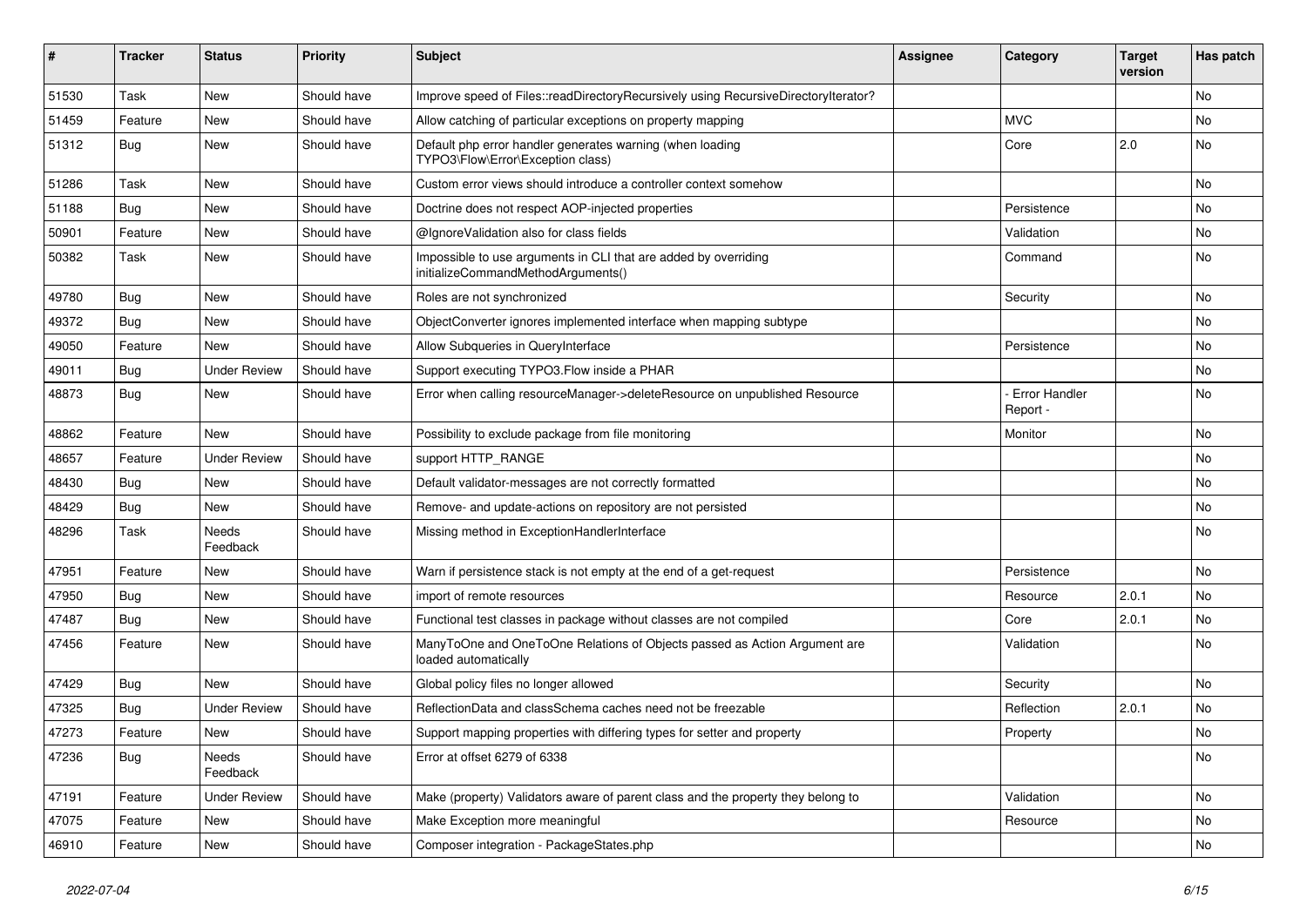| #     | <b>Tracker</b> | <b>Status</b>       | <b>Priority</b> | <b>Subject</b>                                                                                                               | <b>Assignee</b> | Category        | <b>Target</b><br>version | Has patch |
|-------|----------------|---------------------|-----------------|------------------------------------------------------------------------------------------------------------------------------|-----------------|-----------------|--------------------------|-----------|
| 46823 | Task           | Accepted            | Should have     | Detect APC and APCu correctly                                                                                                |                 | Cache           |                          | No        |
| 46816 | Feature        | New                 | Should have     | Add xcache cache backend                                                                                                     |                 | Cache           |                          | No        |
| 46318 | Feature        | New                 | Should have     | [caching framework] Extend cache interface to handle multiple entries                                                        |                 | Cache           |                          | No        |
| 46216 | Feature        | New                 | Should have     | Add wincache cache backend                                                                                                   |                 | Cache           |                          | No        |
| 46210 | <b>Bug</b>     | Needs<br>Feedback   | Should have     | securityContext->getParty() in the initializeObject() method of a session-Scope object<br>throws exception on second request |                 | Session         |                          | No        |
| 46073 | <b>Bug</b>     | <b>Under Review</b> | Should have     | Scripts::executeCommand must be usable outsite of TYPO3.Flow                                                                 |                 |                 |                          | No        |
| 46066 | <b>Bug</b>     | <b>New</b>          | Should have     | Currency formatter uses wrong format for ISO 4217 currency codes                                                             |                 | 118n            |                          | No        |
| 46011 | Task           | New                 | Should have     | Validate annotation with missing type should throw useful error                                                              |                 | Validation      |                          | No        |
| 46010 | <b>Bug</b>     | New                 | Should have     | Generating a DiscriminatorMap with base class in different namespace does not work                                           |                 | Persistence     |                          | No        |
| 46009 | Task           | New                 | Should have     | Improve error message for missing class in Flow annotation driver                                                            |                 | Persistence     |                          | <b>No</b> |
| 45917 | <b>Bug</b>     | New                 | Should have     | RoutePartHandler transliteration must be improved                                                                            |                 | MVC - Routing   |                          | No        |
| 45669 | <b>Bug</b>     | New                 | Should have     | PersistentObjectConverter does not convert ValueObjects by __identity                                                        |                 |                 |                          | No        |
| 45623 | Bug            | New                 | Should have     | SQL error when calling TYPO3. Blog Setup controller                                                                          |                 | Documentation - |                          | No        |
| 45409 | Feature        | New                 | Should have     | Support validation of abstract nested properties                                                                             |                 | Validation      |                          | No        |
| 45272 | <b>Bug</b>     | New                 | Should have     | Related Value Objects get deleted by default cascading                                                                       |                 |                 |                          | No        |
| 45103 | Feature        | New                 | Should have     | Make static resource URI generation available outside of Fluid                                                               |                 | Resource        |                          | No        |
| 44891 | Feature        | New                 | Should have     | Routes should be able to enforce http/https protocol                                                                         |                 | MVC - Routing   |                          | No        |
| 44712 | Task           | Accepted            | Should have     | Decouple Argument-Building in the HTTP-Request-Constructor                                                                   |                 | Http            |                          | <b>No</b> |
| 44563 | Feature        | New                 | Should have     | Logged in users via HTTP Basic always get re-authenticated                                                                   |                 | Security        |                          | No        |
| 44361 | <b>Bug</b>     | New                 | Should have     | TYPO3\Flow\I18n\Formatter\DatetimeFormatter - caching DATETIME type                                                          |                 | 118n            | 2.0.1                    | No        |
| 44244 | Bug            | New                 | Should have     | defaultOrderings aren't applied on related objects                                                                           |                 | Persistence     |                          | No        |
| 44186 | <b>Bug</b>     | New                 | Should have     | Request does not accept custom Content-Type                                                                                  |                 | <b>MVC</b>      | 2.0.1                    | No        |
| 44185 | <b>Bug</b>     | New                 | Should have     | XML body always need a root node                                                                                             |                 | <b>MVC</b>      | 2.0.1                    | <b>No</b> |
| 44184 | <b>Bug</b>     | New                 | Should have     | Request arguments are not merged correctly for single object actions                                                         |                 | <b>MVC</b>      | 2.0.1                    | No        |
| 44148 | Bug            | New                 | Should have     | Documentation for executeCommand() needs clarification                                                                       |                 |                 | 2.0.1                    | No        |
| 44123 | Feature        | New                 | Should have     | Make the "Flow requires the PHP setting "date.timezone"" error more beautiful                                                |                 |                 |                          | No        |
| 43993 | Task           | New                 | Should have     | Warn when no migrations are found at all during doctrine: migrate                                                            |                 | Persistence     |                          | No        |
| 43967 | Bug            | New                 | Should have     | Error in evaluating orphanRemoval in Flow Annotation driver                                                                  |                 | Persistence     |                          | No        |
| 43947 | Bug            | New                 | Should have     | Redirect to login after Session timeout                                                                                      |                 |                 |                          | No        |
| 43841 | Feature        | New                 | Should have     | Add package support to validation errors                                                                                     |                 |                 |                          | No        |
| 43572 | Feature        | New                 | Should have     | Uri should support manipulation of query arguments                                                                           |                 |                 |                          | No        |
| 43541 | Bug            | New                 | Should have     | Incomplete classes path detection for PSR-0                                                                                  |                 | Core            | 2.0.1                    | No        |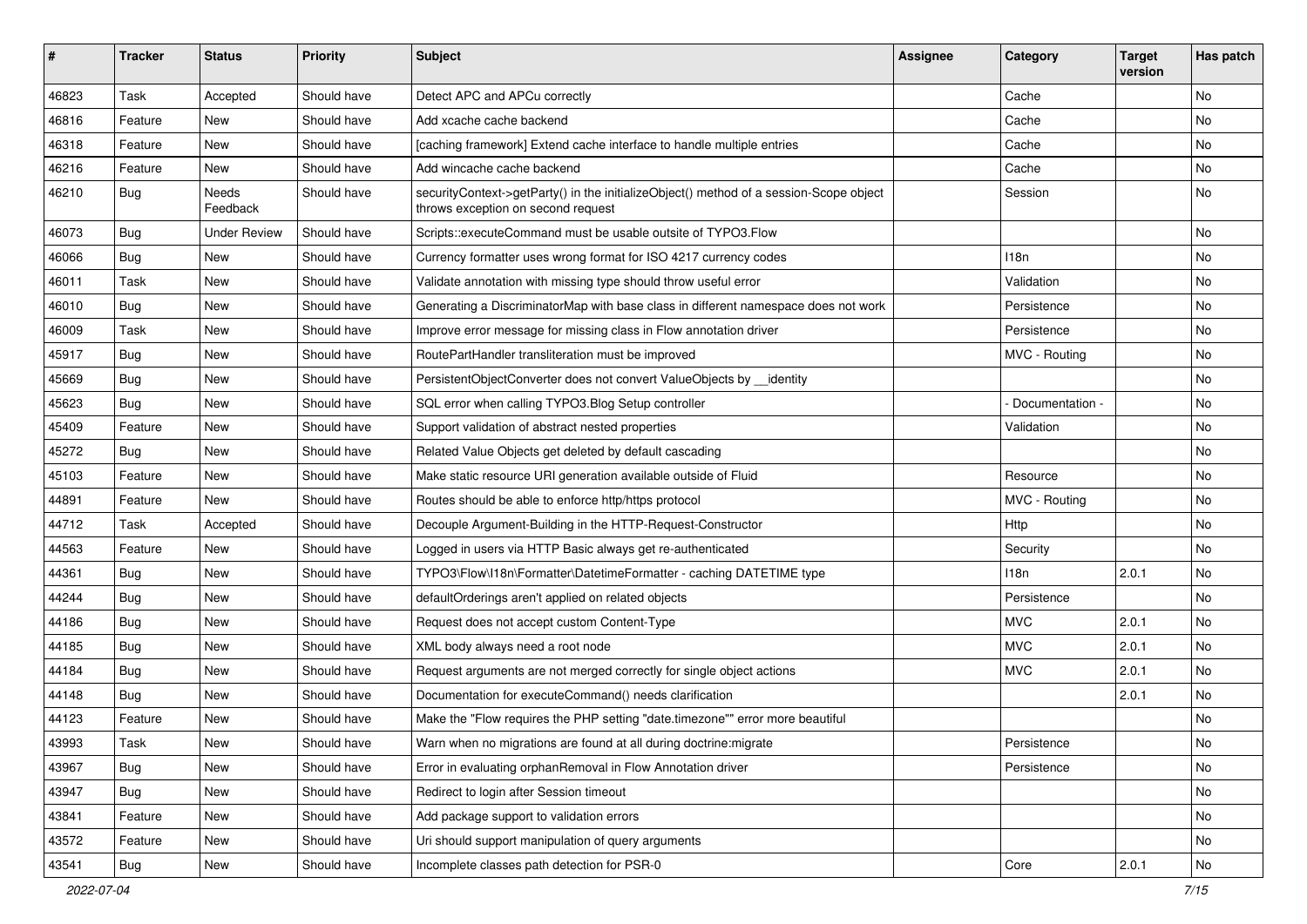| #     | Tracker    | <b>Status</b>       | <b>Priority</b> | <b>Subject</b>                                                                                            | <b>Assignee</b> | Category          | <b>Target</b><br>version | Has patch |
|-------|------------|---------------------|-----------------|-----------------------------------------------------------------------------------------------------------|-----------------|-------------------|--------------------------|-----------|
| 43082 | Feature    | Needs<br>Feedback   | Should have     | Add CLI support for scaffolding models, views, controller                                                 |                 |                   |                          | No.       |
| 42888 | Bug        | Needs<br>Feedback   | Should have     | ResourceManager chokes on non existing files                                                              |                 | Resource          |                          | No        |
| 42465 | Task       | New                 | Should have     | Document i18n settings                                                                                    |                 | Documentation -   | 2.0.1                    | No        |
| 41807 | Task       | <b>Under Review</b> | Should have     | Initialize the eventmanager in the EntityManagerInterface                                                 |                 | Persistence       |                          | No.       |
| 41533 | <b>Bug</b> | Needs<br>Feedback   | Should have     | Ignored object-validation in editAction when redirecting back from updateAction                           |                 |                   |                          | No        |
| 41420 | Feature    | New                 | Should have     | Support entity versioning                                                                                 |                 | Persistence       |                          | No        |
| 41414 | Task       | Needs<br>Feedback   | Should have     | Check packageKey naming / file structure below Packages/Vendor                                            |                 | Package           |                          | No        |
| 40283 | Bug        | New                 | Should have     | New constructor in grandparent class not called                                                           |                 | Object            |                          | No        |
| 39910 | Feature    | Accepted            | Should have     | Ability to query user based on roles                                                                      |                 | Security          |                          | No        |
| 39674 | <b>Bug</b> | New                 | Should have     | \TYPO3\FLOW3\var_dump behaves weird in controller actions doing return                                    |                 | <b>MVC</b>        |                          | No.       |
| 39414 | <b>Bug</b> | New                 | Should have     | Security Documentation                                                                                    |                 | - Documentation - |                          | No        |
| 39096 | Bug        | New                 | Should have     | Unnecessary compile invoked in non production context?                                                    |                 | Core              | 2.0.1                    | No        |
| 39088 | Feature    | New                 | Should have     | Add a sgnalslot before compilation                                                                        |                 | Core              |                          | No        |
| 38216 | <b>Bug</b> | Needs<br>Feedback   | Should have     | Static method calls in reflected classes refer to _Original class                                         |                 |                   |                          | No        |
| 37846 | Feature    | New                 | Should have     | Should be able to declare more than one controllerObjectName per requestPatterns                          |                 | Security          |                          | No        |
| 37564 | <b>Bug</b> | New                 | Should have     | Validation of Parent Object containing properties of type ManyToOne and<br>ManyToMany to same Target      |                 | Validation        |                          | No        |
| 37405 | Feature    | <b>Under Review</b> | Should have     | When changing a property wich is used in routing the Link-VH should direkt to the<br>new properties value |                 | MVC - Routing     |                          | No        |
| 37316 | <b>Bug</b> | New                 | Should have     | Use findBestMatchingLocale instead of getDefaultLocale?                                                   |                 | Validation        |                          | No        |
| 37279 | Feature    | New                 | Should have     | Request PropertyMapping                                                                                   |                 | Property          |                          | No        |
| 36955 | Feature    | New                 | Should have     | Add type filter to var_dump()                                                                             |                 | Error             |                          | No        |
| 36804 | <b>Bug</b> | New                 | Should have     | Orphaned entities within aggregates are not removed                                                       |                 | Persistence       |                          | No        |
| 36634 | <b>Bug</b> | New                 | Should have     | Reconstituted entities do not have their properties set when initializeObject() is called                 |                 |                   |                          | No        |
| 36633 | <b>Bug</b> | New                 | Should have     | Reconstituted entities should not have the FLOW3_Persistence_clone property set                           |                 |                   |                          | No        |
| 36510 | Feature    | New                 | Should have     | Firewall Redirect?                                                                                        |                 |                   |                          | No        |
| 36509 | Feature    | New                 | Should have     | redirectToUri to an uri with acl forces a 403 because of missing csrf token.                              |                 |                   |                          | No        |
| 36508 | <b>Bug</b> | New                 | Should have     | AuthenticationProvider Request Patterns                                                                   |                 | Security          |                          | No        |
| 36495 | Bug        | New                 | Should have     | HTTP Response is sent before persistence preventing Exceptions to be displayed on<br>redirect             |                 | Persistence       |                          | No        |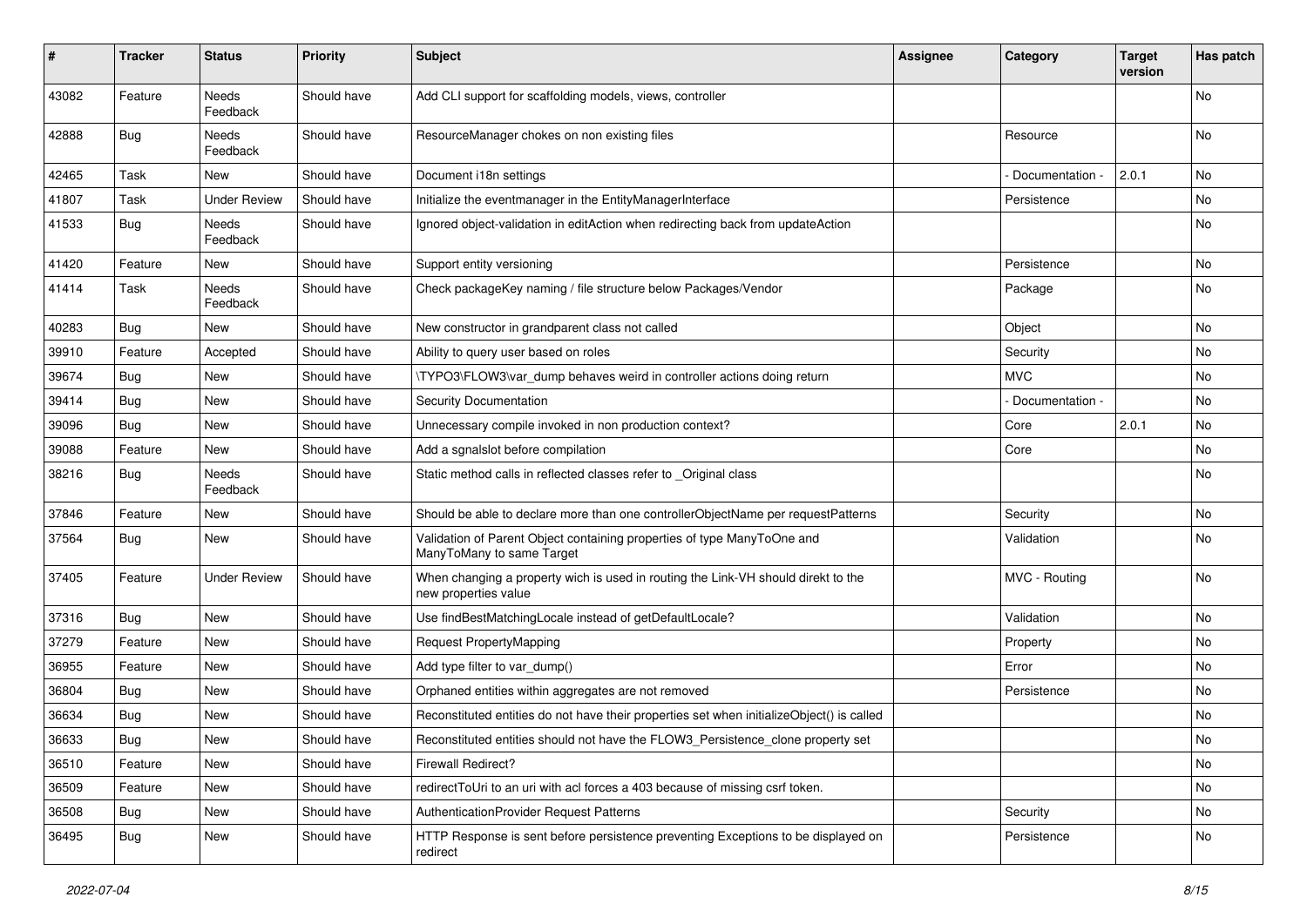| ∦     | <b>Tracker</b>   | <b>Status</b>     | <b>Priority</b> | <b>Subject</b>                                                                  | <b>Assignee</b> | Category      | <b>Target</b><br>version | Has patch |
|-------|------------------|-------------------|-----------------|---------------------------------------------------------------------------------|-----------------|---------------|--------------------------|-----------|
| 35970 | Task             | New               | Should have     | Improve performance of Utility/Arrays::integerExplode by using array_map        |                 |               |                          | No        |
| 35783 | Feature          | New               | Should have     | Lifecycle method after property mapping                                         |                 | Object        |                          | No        |
| 35781 | Feature          | New               | Should have     | Model validation                                                                |                 | Validation    |                          | No        |
| 35709 | Task             | New               | Should have     | Implement global Command aliases                                                |                 | Cli           |                          | No        |
| 35083 | Bug              | New               | Should have     | involving Security Context in Widget's __wakeup situation leads to an exception |                 | Object        |                          | No        |
| 34816 | Feature          | New               | Should have     | Long text encryption                                                            |                 | Security      |                          | <b>No</b> |
| 34404 | <b>Bug</b>       | New               | Should have     | JsonView transformObject does not respect_descendAll configuration              |                 |               |                          | No        |
| 33710 | Feature          | New               | Should have     | Configuration based on Domain                                                   |                 |               |                          | No        |
| 33587 | Feature          | New               | Should have     | Automatically remove unused Resources                                           |                 | Resource      |                          | No        |
| 33465 | <b>Bug</b>       | New               | Should have     | Some vital commands to recover the system fail when recovery is needed          |                 | Command       |                          | No        |
| 33293 | <b>Bug</b>       | New               | Should have     | Injection to private variable results in injection of the the wrong class       |                 |               |                          | No        |
| 33258 | Major<br>Feature | Accepted          | Should have     | Implement support for Assetic                                                   |                 |               |                          | No        |
| 33078 | Bug              | New               | Should have     | No Redirect to Login                                                            |                 | Security      |                          | No        |
| 33069 | Task             | New               | Should have     | Make command output sparse, implement generic verbose switch                    |                 | Command       |                          | No        |
| 33018 | Feature          | New               | Should have     | Translator should support override of labels from other packages                |                 | 118n          |                          | No        |
| 32985 | Feature          | New               | Should have     | Implement Processing Rules when merging numerically-indexed arrays              |                 | Utility       |                          | No        |
| 32294 | Feature          | New               | Should have     | Lazy initialization of loggers                                                  |                 |               |                          | No        |
| 31262 | Feature          | New               | Should have     | Named arguments in Objects.yaml for constructor arguments                       |                 | Object        |                          | <b>No</b> |
| 31261 | Feature          | New               | Should have     | Virtual objects - generate proxy classes for interfaces                         |                 | Object        |                          | No        |
| 30423 | Feature          | New               | Should have     | Rendering template of other action without forward                              |                 | <b>MVC</b>    |                          | No        |
| 29258 | Feature          | Needs<br>Feedback | Should have     | Provide a way to override classes by environment                                |                 |               |                          | No        |
| 28399 | Feature          | Needs<br>Feedback | Should have     | Validation message and code should be configurable for bundled validators       |                 | Validation    |                          | No        |
| 28319 | <b>Bug</b>       | Needs<br>Feedback | Should have     | Access denied will be logged at the wrong location in nested calls              |                 | Security      |                          | No        |
| 28136 | Feature          | New               | Should have     | HTTP Semantics for Transactions and more                                        |                 | Persistence   |                          | No        |
| 27088 | <b>Bug</b>       | On Hold           | Should have     | initializeObject() is called too early when reconstructing entities             |                 | Object        |                          | No.       |
| 26745 | Feature          | New               | Should have     | MVC should know about entities lying in the session                             |                 | <b>MVC</b>    |                          | No        |
| 9861  | Feature          | Needs<br>Feedback | Should have     | Leave logging up and running as long as possible                                |                 | Log           |                          | No        |
| 9313  | Feature          | New               | Should have     | Support for currencies                                                          |                 | 118n          |                          | No        |
| 8464  | Feature          | New               | Should have     | Write settings using the ConfigurationManager                                   |                 | Configuration |                          | No        |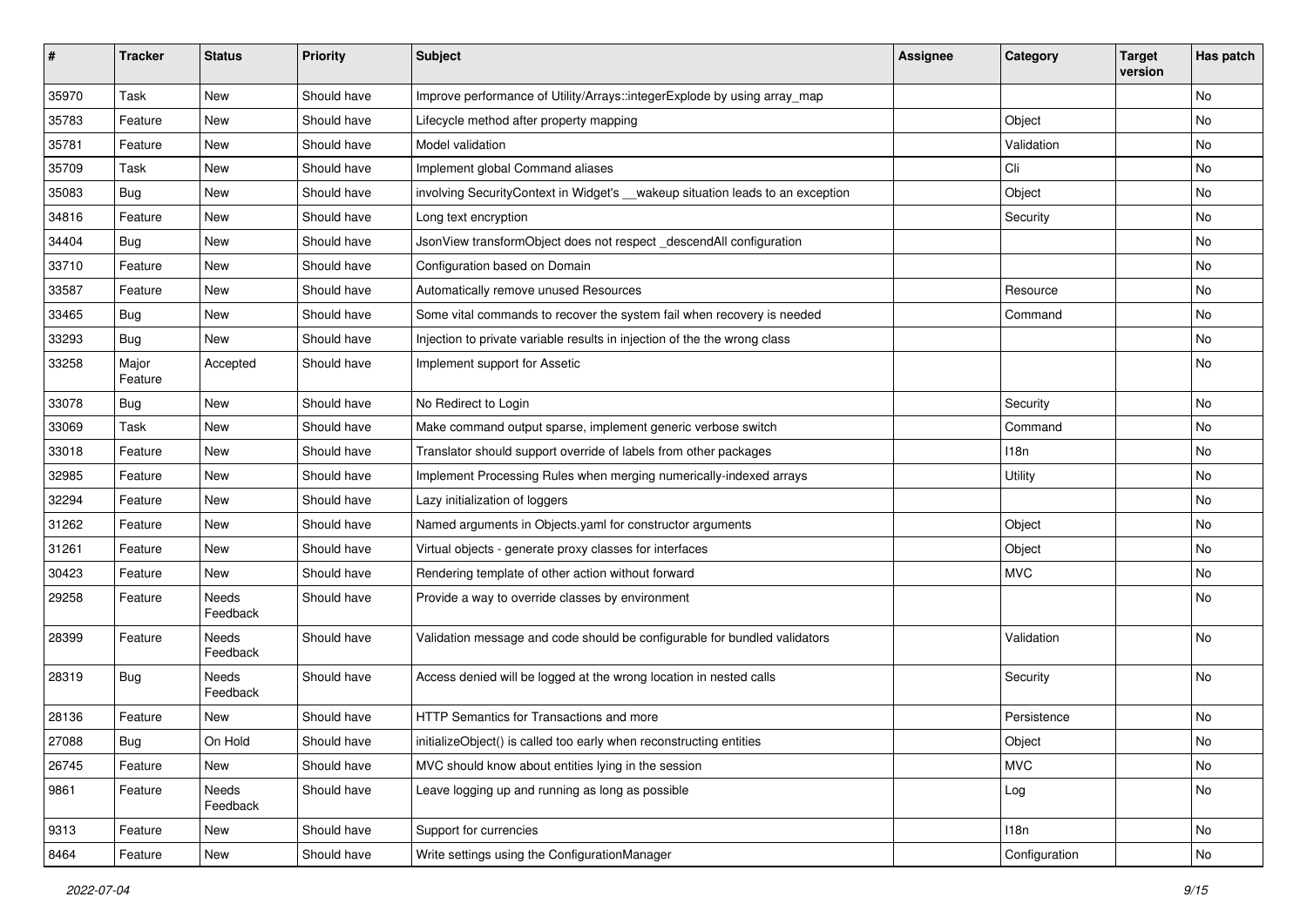| #     | <b>Tracker</b>   | <b>Status</b>       | <b>Priority</b> | <b>Subject</b>                                                                                              | <b>Assignee</b>             | Category        | <b>Target</b><br>version | Has patch |
|-------|------------------|---------------------|-----------------|-------------------------------------------------------------------------------------------------------------|-----------------------------|-----------------|--------------------------|-----------|
| 3585  | Major<br>Feature | New                 | Should have     | Implement support for value objects                                                                         |                             |                 |                          | <b>No</b> |
| 2817  | Feature          | Needs<br>Feedback   | Should have     | Provide safeguard for preventing multiple submits of a form                                                 |                             | <b>MVC</b>      |                          | No        |
| 49806 | Task             | Accepted            | Should have     | Date formatting should care about the time zone                                                             | Adrian Föder                | 118n            |                          | No        |
| 49566 | Bug              | New                 | Should have     | NULL source values are not handled correctly                                                                | Adrian Föder                | Property        |                          | <b>No</b> |
| 48167 | Feature          | Accepted            | Should have     | Command line account and role browsing                                                                      | Adrian Föder                | Security        |                          | No        |
| 44542 | Task             | New                 | Should have     | Mention the risk of requestPatterns regarding foreign package's SecurityContext<br>usage                    | Adrian Föder                | Documentation - |                          | No        |
| 59672 | Feature          | <b>Under Review</b> | Should have     | Add support for Doctrine 2.5 embeddables                                                                    | Alexander Berl              | Persistence     |                          | No        |
| 48596 | Bug              | <b>Under Review</b> | Should have     | IgnoredTags configuration should be easier to configure from packages                                       | Alexander Berl              | Configuration   |                          | No        |
| 48532 | <b>Bug</b>       | <b>Under Review</b> | Should have     | JsonView Configuration behaves differently for arrays and objects                                           | Alexander Berl              | <b>MVC</b>      |                          | No        |
| 40824 | <b>Bug</b>       | Needs<br>Feedback   | Should have     | Modified action controller methods not detected properly                                                    | Andreas Förthner            |                 |                          | No        |
| 58773 | Bug              | Accepted            | Should have     | Improve NoMatchingRouteException                                                                            | Bastian<br>Waidelich        | MVC - Routing   |                          | No        |
| 53350 | Bug              | Accepted            | Should have     | Trying to create a Link in an Template in CLI Context should provide a helpful<br>exception                 | <b>Bastian</b><br>Waidelich | MVC - Routing   |                          | No        |
| 50395 | Bug              | Accepted            | Should have     | Route cache caches routes for non dispatchable requests                                                     | Bastian<br>Waidelich        | MVC - Routing   |                          | No        |
| 45405 | Bug              | Accepted            | Should have     | Uncaught Exception in DynamicRoutePart                                                                      | Bastian<br>Waidelich        | MVC - Routing   |                          | No        |
| 37302 | Bug              | Needs<br>Feedback   | Should have     | NumberValidator                                                                                             | Carsten Bleicker            | Validation      |                          | No        |
| 55306 | Bug              | <b>Under Review</b> | Should have     | Filenames should not exceed 255 characters                                                                  | Christian Müller            |                 |                          | <b>No</b> |
| 54146 | <b>Bug</b>       | New                 | Should have     | Different sorting of arguments in ACL Patterns doesnt work                                                  | Christian Müller            | Security        |                          | No        |
| 46974 | <b>Bug</b>       | Accepted            | Should have     | Original and Proxy class in one file makes it difficult to reach 100% code coverage for<br>functional tests | Christian Müller            | Object          |                          | No        |
| 46425 | Task             | <b>Under Review</b> | Should have     | DI proxy classes use raw reflection instead of RelfectionService                                            | Christian Müller            | Core            | 2.0.1                    | <b>No</b> |
| 30890 | Feature          | Accepted            | Should have     | Developer Toolbar                                                                                           | Christian Müller            | <b>MVC</b>      |                          | No        |
| 26986 | Feature          | Accepted            | Should have     | Debug toolbar                                                                                               | Christian Müller            |                 |                          | No        |
| 41900 | Feature          | Accepted            | Should have     | Check for duplicate PSR-0 autoload namespaces                                                               | Christian Jul<br>Jensen     | Package         |                          | No        |
| 41832 | Task             | New                 | Should have     | Improve error handling for incompatible packages                                                            | Christian Jul<br>Jensen     | Package         |                          | No        |
| 47858 | <b>Bug</b>       | Needs<br>Feedback   | Should have     | Remove .htaccess from Composer Installer Essentials                                                         | Christopher<br>Hlubek       | Package         | 2.0.1                    | No        |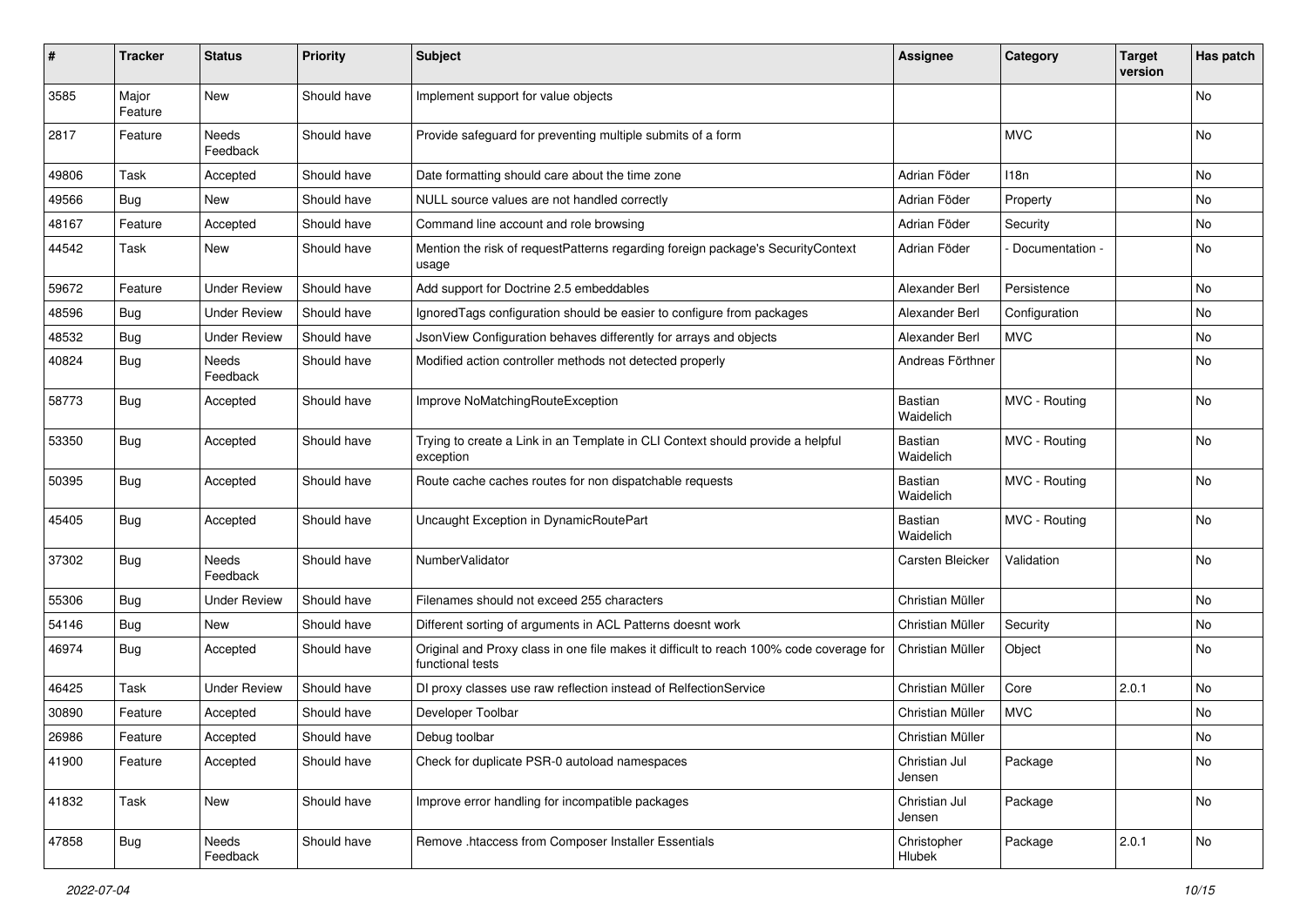| #     | <b>Tracker</b> | <b>Status</b>       | <b>Priority</b> | <b>Subject</b>                                                                                               | <b>Assignee</b>       | Category        | <b>Target</b><br>version | Has patch |
|-------|----------------|---------------------|-----------------|--------------------------------------------------------------------------------------------------------------|-----------------------|-----------------|--------------------------|-----------|
| 46371 | Feature        | New                 | Should have     | Support compilation of static information in proxy classes                                                   | Christopher<br>Hlubek |                 |                          | No        |
| 46063 | Feature        | New                 | Should have     | Implement username password provider with "remember me" persistent cookie                                    | Christopher<br>Hlubek | Security        |                          | No        |
| 27322 | Feature        | On Hold             | Should have     | Add support for Appserver-in-PHP, which could result in much faster executions.                              | Christopher<br>Hlubek |                 |                          | No        |
| 28052 | Feature        | On Hold             | Should have     | Possibility to enable or disable accounts                                                                    | Julian Kleinhans      | Security        |                          | No        |
| 58193 | <b>Bug</b>     | <b>Under Review</b> | Should have     | Forward-port changelogs to master branch                                                                     | Karsten<br>Dambekalns |                 |                          | No        |
| 50080 | Bug            | Needs<br>Feedback   | Should have     | Broken concept for CLI/Web separation                                                                        | Karsten<br>Dambekalns | Core            |                          | No        |
| 44396 | Task           | Accepted            | Should have     | Move Doctrine ORM integration onto own namespace                                                             | Karsten<br>Dambekalns | Persistence     |                          | No        |
| 44375 | Task           | Accepted            | Should have     | Make all persistence reads go through repositories                                                           | Karsten<br>Dambekalns | Persistence     |                          | No        |
| 43192 | Bug            | Accepted            | Should have     | findByIdentifier() for non-persisted objects not working for custom identifier properties                    | Karsten<br>Dambekalns | Persistence     |                          | No        |
| 43190 | Bug            | Accepted            | Should have     | Misleading exception message for incompatible database structure                                             | Karsten<br>Dambekalns | Persistence     | 2.0.1                    | No        |
| 42550 | Task           | <b>Under Review</b> | Should have     | Add top-level .htaccess to block everything but Web                                                          | Karsten<br>Dambekalns |                 |                          | No        |
| 41727 | <b>Bug</b>     | Accepted            | Should have     | @Flow\ldentity and @ORM\InheritanceType("JOINED") can't be used together                                     | Karsten<br>Dambekalns |                 |                          | No        |
| 41029 | <b>Bug</b>     | Accepted            | Should have     | Method security is also evaluating abstract classes                                                          | Karsten<br>Dambekalns | Security        |                          | No        |
| 40802 | Bug            | Accepted            | Should have     | Documentation mistake (authentication)                                                                       | Karsten<br>Dambekalns | Documentation - | 1.1.1                    | No        |
| 40410 | <b>Bug</b>     | Needs<br>Feedback   | Should have     | Exception when using Apc, Memcached of Redis cache backend for reflection status<br>and object configuration | Karsten<br>Dambekalns | Cache           |                          | No        |
| 39699 | Bug            | Accepted            | Should have     | SQL DDL for TYPO3\FLOW3\Cache\Backend\PdoBackend                                                             | Karsten<br>Dambekalns | Cache           |                          | No        |
| 39609 | Feature        | Accepted            | Should have     | <b>Migration Version</b>                                                                                     | Karsten<br>Dambekalns | - Migrations -  |                          | No        |
| 39253 | Feature        | Accepted            | Should have     | Remove mirroring mode option and code                                                                        | Karsten<br>Dambekalns | Resource        |                          | No        |
| 38004 | <b>Bug</b>     | Accepted            | Should have     | Missing CheatSheet folder for Getting Started manual                                                         | Karsten<br>Dambekalns | Documentation - | 1.1.1                    | No        |
| 37372 | Feature        | Accepted            | Should have     | Inheritance in ORM should be configured automatically                                                        | Karsten<br>Dambekalns | Persistence     |                          | No        |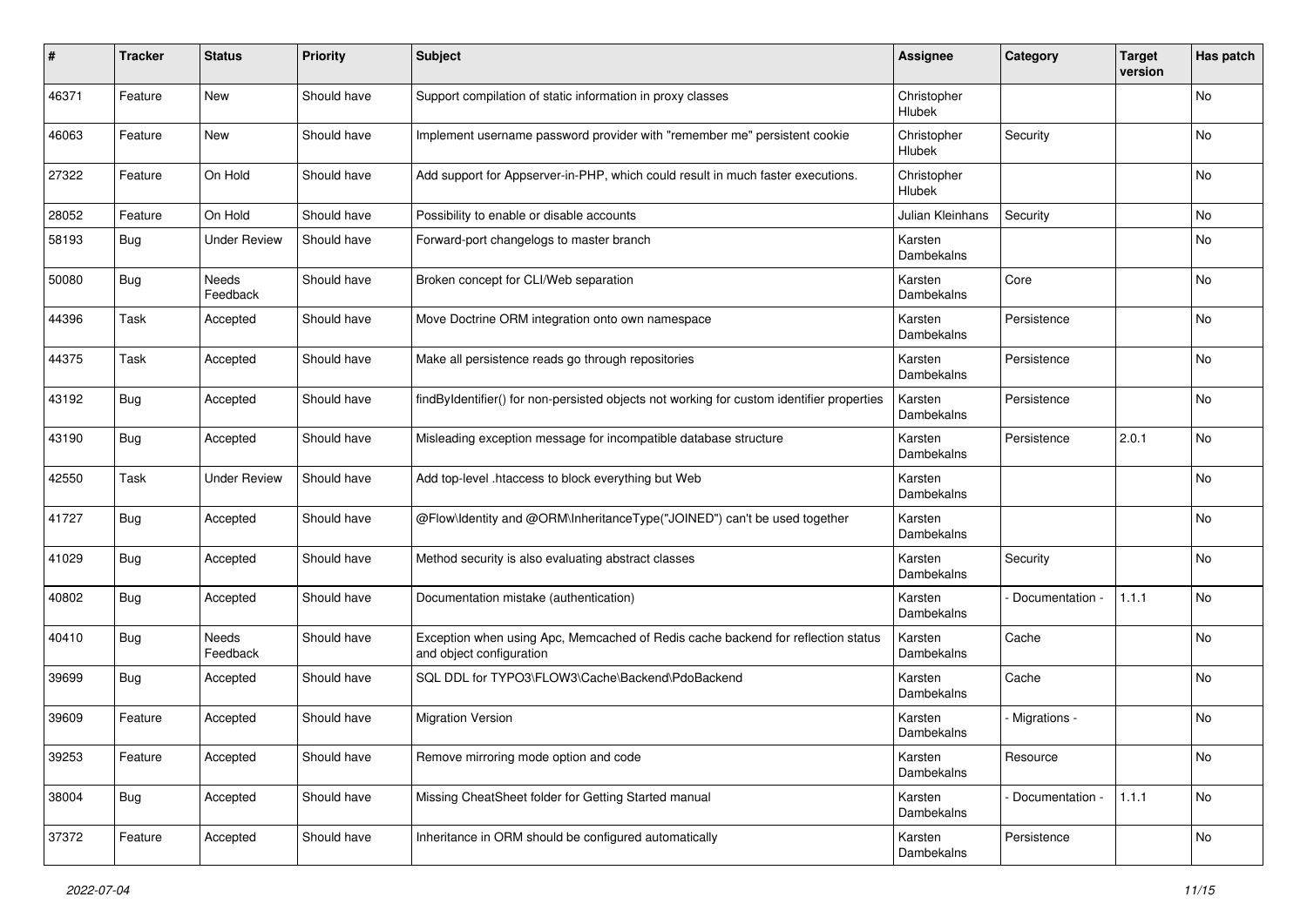| $\sharp$ | <b>Tracker</b> | <b>Status</b>            | <b>Priority</b> | <b>Subject</b>                                                                   | <b>Assignee</b>              | Category         | <b>Target</b><br>version | Has patch |
|----------|----------------|--------------------------|-----------------|----------------------------------------------------------------------------------|------------------------------|------------------|--------------------------|-----------|
| 37354    | <b>Bug</b>     | Accepted                 | Should have     | Do not apply generateValueHash() and generateUuid() if custom identifier is used | Karsten<br>Dambekalns        | Persistence      |                          | <b>No</b> |
| 36840    | Task           | Accepted                 | Should have     | Improve exception for wrong locales                                              | Karsten<br>Dambekalns        | 118n             |                          | No        |
| 36715    | Feature        | Accepted                 | Should have     | Make simultaneous use of multiple persistence backends possible                  | Karsten<br>Dambekalns        | Persistence      |                          | No        |
| 35030    | Feature        | <b>Under Review</b>      | Should have     | Dynamic locale detection                                                         | Karsten<br><b>Dambekalns</b> | 118 <sub>n</sub> |                          | No        |
| 33937    | Feature        | Accepted                 | Should have     | Convenience method to resolve public "resource://" paths                         | Karsten<br>Dambekalns        | Resource         |                          | No        |
| 32607    | Feature        | <b>Needs</b><br>Feedback | Should have     | Export localized strings for JS consumption                                      | Karsten<br>Dambekalns        | 118n             |                          | <b>No</b> |
| 32574    | Bug            | Accepted                 | Should have     | FLOW3 enters fork bombs when using cgi-fcgi vs cli                               | Karsten<br>Dambekalns        | Core             |                          | No        |
| 30933    | Feature        | Needs<br>Feedback        | Should have     | Check for unique constraints on add()                                            | Karsten<br>Dambekalns        | Persistence      |                          | No        |
| 28016    | <b>Bug</b>     | Needs<br>Feedback        | Should have     | Cascade remove of cleared ArrayCollection                                        | Karsten<br>Dambekalns        | Persistence      |                          | No        |
| 27721    | <b>Bug</b>     | Needs<br>Feedback        | Should have     | Permissions of uploaded resources not correct                                    | Karsten<br>Dambekalns        | Resource         |                          | No        |
| 26943    | Feature        | <b>Needs</b><br>Feedback | Should have     | Add i18n support to domain models                                                | Karsten<br>Dambekalns        | 118n             |                          | <b>No</b> |
| 26765    | Feature        | Accepted                 | Should have     | Support class schema features for every reflected class                          | Karsten<br>Dambekalns        | Reflection       |                          | No        |
| 13559    | Bug            | Accepted                 | Should have     | ObjectSerializer failes with persistent objects within arrays                    | Karsten<br>Dambekalns        | Persistence      |                          | No        |
| 37373    | Feature        | <b>Under Review</b>      | Should have     | Make annotation overrides / "injection" via Objects.yaml possible                | Marc Neuhaus                 | Configuration    |                          | No        |
| 28074    | Feature        | Needs<br>Feedback        | Should have     | Provide a shell script that installs Phoenix or FLOW3 from git                   | Markus Bucher                |                  |                          | No        |
| 53189    | <b>Bug</b>     | <b>New</b>               | Should have     | Blog tutorial no longer works                                                    | <b>Philipp Maier</b>         |                  |                          | No        |
| 47859    | Task           | Accepted                 | Should have     | Logging: Do not log all decisions in \TYPO3\Flow\Security\Aspect\LoggingAspect   | Robert Lemke                 | Security         |                          | No        |
| 44203    | <b>Bug</b>     | <b>Needs</b><br>Feedback | Should have     | Session implementation is still racy                                             | Robert Lemke                 | Session          | 2.0.1                    | No.       |
| 36800    | Task           | Accepted                 | Should have     | Streamline Resource object API                                                   | Robert Lemke                 | Resource         |                          | No        |
| 34674    | Feature        | Accepted                 | Should have     | NotFoundView is not injected in ActionController                                 | Robert Lemke                 | <b>MVC</b>       |                          | No.       |
| 38038    | Task           | Accepted                 | Should have     | Proofread FLOW3 manual                                                           | Ryan J. Peterson             | Documentation -  |                          | No        |
| 65684    | <b>Bug</b>     | New                      | Should have     | Could not acquire lock for ClassLoader cache creation                            | Sebastian Heuer              |                  |                          | No        |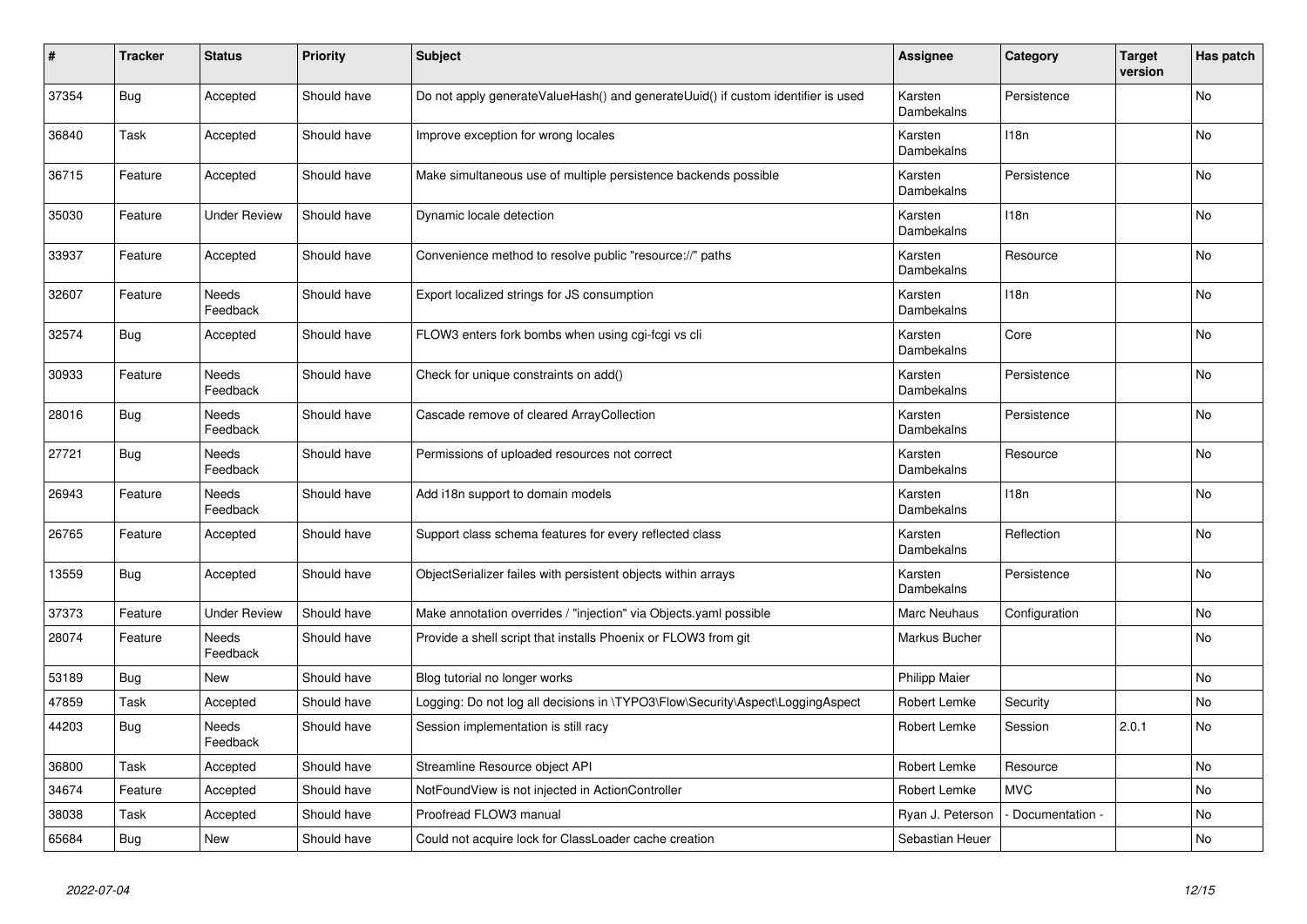| ∦     | <b>Tracker</b> | <b>Status</b>       | <b>Priority</b> | <b>Subject</b>                                                                                          | <b>Assignee</b>        | Category                         | <b>Target</b><br>version | Has patch |
|-------|----------------|---------------------|-----------------|---------------------------------------------------------------------------------------------------------|------------------------|----------------------------------|--------------------------|-----------|
| 43930 | Task           | Needs<br>Feedback   | Should have     | Remove canRender() completely?!                                                                         | Sebastian<br>Kurfuerst |                                  |                          | No        |
| 29972 | Feature        | <b>Under Review</b> | Should have     | <b>Configurable Redirects</b>                                                                           | <b>Tim Kandel</b>      | MVC - Routing                    |                          | <b>No</b> |
| 59878 | Bug            | New                 | Must have       | TYPO3\Flow\Core\Booting\Exception\SubProcessException thrown in file Scripts.php                        |                        | <b>Error Handler</b><br>Report - | 1.1.1                    | No        |
| 58975 | <b>Bug</b>     | <b>New</b>          | Must have       | Fix command for Linux in Qucikstart documentation                                                       |                        | Documentation -                  |                          | No        |
| 58894 | Bug            | New                 | Must have       | MySQL max key length exceeded during Neos setup                                                         |                        | Error Handler<br>Report -        | 2.x                      | No        |
| 58622 | Feature        | New                 | Must have       | Clearer Exception: Array to string conversion                                                           |                        | Core                             |                          | <b>No</b> |
| 57541 | <b>Bug</b>     | <b>Under Review</b> | Must have       | Content Security: operands work intrinsically differently in Rewrite and Manual check                   |                        | Security                         |                          | No        |
| 56856 | <b>Bug</b>     | <b>Under Review</b> | Must have       | Fix StandardView Template                                                                               |                        |                                  |                          | No        |
| 56744 | Feature        | <b>New</b>          | Must have       | stay logged in                                                                                          |                        |                                  |                          | <b>No</b> |
| 56601 | <b>Bug</b>     | <b>Under Review</b> | Must have       | PersistenceManager wrong handling of ORM\ld                                                             |                        |                                  |                          | No        |
| 56544 | Bug            | New                 | Must have       | FLOW Exception on tar package inclusion via composer                                                    |                        | Core                             |                          | <b>No</b> |
| 55937 | <b>Bug</b>     | New                 | Must have       | FlashMessage queue is lost                                                                              |                        | Session                          |                          | No        |
| 54549 | <b>Bug</b>     | New                 | Must have       | PackageManager::createPackage is incompatible to PackageManagerInterface                                |                        |                                  |                          | <b>No</b> |
| 54451 | Bug            | New                 | Must have       | No functionality at Apache environments with suexec                                                     |                        |                                  |                          | No        |
| 54046 | <b>Bug</b>     | New                 | Must have       | Removal of ValueObjects from a ManyToMany relationship is not possible                                  |                        | Persistence                      | 2.1                      | No        |
| 51120 | <b>Bug</b>     | New                 | Must have       | \TYPO3\Flow\Core\Booting::buildSubprocessCommand - wrong command if passed<br>more than one parameters  |                        | Core                             |                          | No        |
| 49423 | Bug            | New                 | Must have       | Role name and packageKey are not accessible                                                             |                        |                                  |                          | No        |
| 49373 | Bug            | <b>New</b>          | Must have       | Methods policy with key "Controllers" is ignored                                                        |                        | Security                         |                          | <b>No</b> |
| 47331 | <b>Bug</b>     | Accepted            | Must have       | ObjectManager shutdown with Dependency Injection Proxy causes fatal errors                              |                        | Object                           | 2.0.1                    | No        |
| 47073 | <b>Bug</b>     | New                 | Must have       | Cookie causes Error after Update                                                                        |                        | Http                             |                          | No        |
| 46716 | Bug            | New                 | Must have       | Empty class names in DependencyInjection proxy code when using Caches /<br>Factory-created dependencies |                        | Object                           | 2.0.1                    | <b>No</b> |
| 46120 | <b>Bug</b>     | New                 | Must have       | Important step missing in the installation chapter                                                      |                        | Documentation -                  |                          | No        |
| 45249 | Bug            | New                 | Must have       | Update composer project-create command listing                                                          |                        | Documentation -                  |                          | No        |
| 45041 | Bug            | New                 | Must have       | Set file permissions doesnt work                                                                        |                        | Command                          | 2.0.1                    | No        |
| 44738 | Feature        | New                 | Must have       | Re-Validation of argument's custom validators                                                           |                        | Validation                       |                          | No        |
| 42606 | <b>Bug</b>     | New                 | Must have       | Content Security with nested objects                                                                    |                        | Security                         |                          | No        |
| 42520 | <b>Bug</b>     | New                 | Must have       | Cache must be flushed globally for package state changes                                                |                        | Core                             |                          | No        |
| 42101 | <b>Bug</b>     | New                 | Must have       | Proxyclasses are not rebuild in Development context unless cache is empty                               |                        | Object                           | 2.0.1                    | No        |
| 41496 | Bug            | New                 | Must have       | Upload identical Resources, deleting fails                                                              |                        | Resource                         |                          | No        |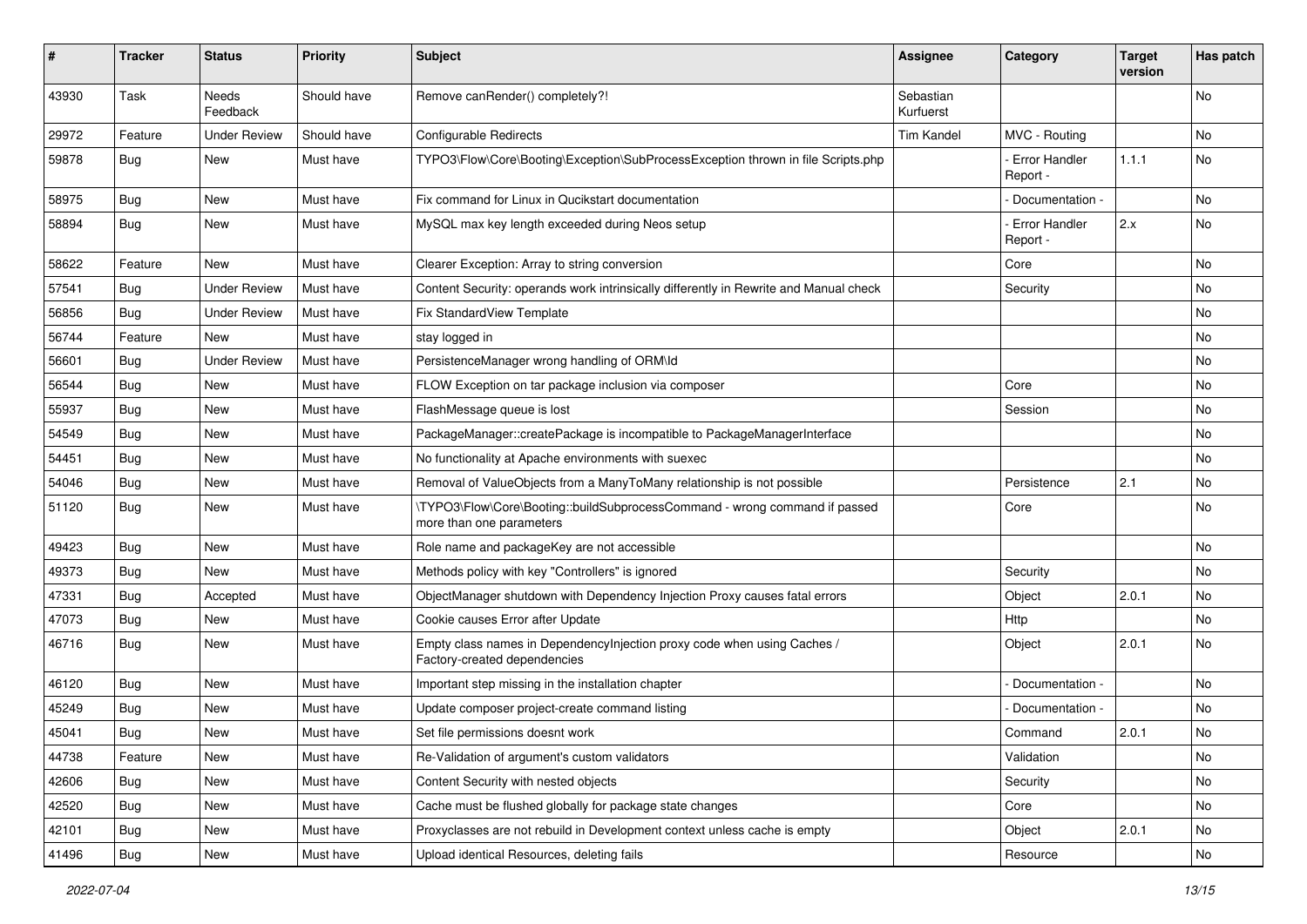| #     | <b>Tracker</b> | <b>Status</b>       | <b>Priority</b> | <b>Subject</b>                                                                                                       | <b>Assignee</b>              | Category        | <b>Target</b><br>version | Has patch |
|-------|----------------|---------------------|-----------------|----------------------------------------------------------------------------------------------------------------------|------------------------------|-----------------|--------------------------|-----------|
| 41148 | Bug            | <b>New</b>          | Must have       | Converting of ValueObjects                                                                                           |                              |                 |                          | <b>No</b> |
| 40854 | Task           | <b>New</b>          | Must have       | Update security documentation (authentication in 1.2)                                                                |                              | Documentation - | 2.0.1                    | No        |
| 39791 | Bug            | <b>New</b>          | Must have       | Reflection data of old aspect is not removed                                                                         |                              | Reflection      | 1.1.1                    | <b>No</b> |
| 38980 | <b>Bug</b>     | <b>New</b>          | Must have       | ActionController: behavior of required arguments is not consistent                                                   |                              | Validation      |                          | No        |
| 37571 | <b>Bug</b>     | <b>New</b>          | Must have       | Inherited proxies fail when implementing clone                                                                       |                              | <b>AOP</b>      |                          | No        |
| 37473 | <b>Bug</b>     | <b>New</b>          | Must have       | Subsequent Exceptions related to Doctrine Entity Manager makes it snap shut                                          |                              | - Testing -     |                          | No        |
| 37227 | Bug            | On Hold             | Must have       | securityContext->getParty is not available in widget context                                                         |                              | Session         |                          | <b>No</b> |
| 35831 | Bug            | New                 | Must have       | Deleting or unpublishing of a resource deletes all published symlinks<br>(Web/_Resources/Persistent)                 |                              |                 |                          | <b>No</b> |
| 35720 | Bug            | <b>New</b>          | Must have       | Access denied Exception for widget links to actions with a policy                                                    |                              | Security        |                          | No        |
| 33055 | <b>Bug</b>     | <b>New</b>          | Must have       | AccessDeniedException instead of WebRedirect                                                                         |                              | Security        |                          | No        |
| 32869 | Bug            | New                 | Must have       | Security config tokenClass doesnt throw exception if not found the class                                             |                              | Security        |                          | No        |
| 32105 | <b>Bug</b>     | <b>New</b>          | Must have       | IgnoreValidation ignored if ACL is set for this controller action                                                    |                              | Security        |                          | <b>No</b> |
| 31210 | Bug            | <b>New</b>          | Must have       | constructor of proxy class not compatible with interfaces defening a constructor                                     |                              | Object          |                          | <b>No</b> |
| 27798 | <b>Bug</b>     | Accepted            | Must have       | CSRF protection not working for forms in a plugin                                                                    |                              | Security        | 2.0.1                    | <b>No</b> |
| 27379 | Bug            | Needs<br>Feedback   | Must have       | add check to clear the database at tearDown in testing                                                               |                              |                 |                          | No        |
| 11039 | Bug            | Needs<br>Feedback   | Must have       | Static object container injects properties to result of factory object                                               |                              |                 |                          | <b>No</b> |
| 51809 | Bug            | <b>Under Review</b> | Must have       | Commit "[BUGFIX] Published resources don't support symlinks" produces an fatal<br>error on Windows                   | Adrian Föder                 | Core            | 2.0.1                    | <b>No</b> |
| 38065 | Feature        | <b>New</b>          | Must have       | Implement content security for DQL queries                                                                           | Andreas Förthner             | Security        |                          | No        |
| 58494 | Bug            | Needs<br>Feedback   | Must have       | Inifinite redirects if index.php presents in URI                                                                     | Bastian<br>Waidelich         | MVC - Routing   |                          | No        |
| 55870 | Feature        | New                 | Must have       | Enhance f:form.textfield or add a f:form.datefield VH with enhanced validation and<br>propertymapping                | Christian Müller             |                 |                          | No        |
| 48898 | Bug            | New                 | Must have       | configuration for roles fails if one of Policy yaml files contain empty "roles array"                                | Christian Müller             | Security        | 2.0.1                    | No        |
| 45253 | Task           | Accepted            | Must have       | Throw exception in PointcutMethodNameFilter if given method's argument does not<br>match the actual method signature | Christian Müller             | Security        |                          | <b>No</b> |
| 44314 | Task           | Accepted            | Must have       | slightly file permissions for /Configuration/* and /Data/Persistent/EncryptionKey                                    | Karsten<br>Dambekalns        | Security        |                          | <b>No</b> |
| 43621 | <b>Bug</b>     | <b>Under Review</b> | Must have       | Composer installer overwrites Settings.yaml.example                                                                  | Karsten<br>Dambekalns        |                 |                          | No        |
| 37352 | <b>Bug</b>     | <b>Under Review</b> | Must have       | generateValueHash() should use getIdentifierByObject()                                                               | Karsten<br><b>Dambekalns</b> | Persistence     |                          | <b>No</b> |